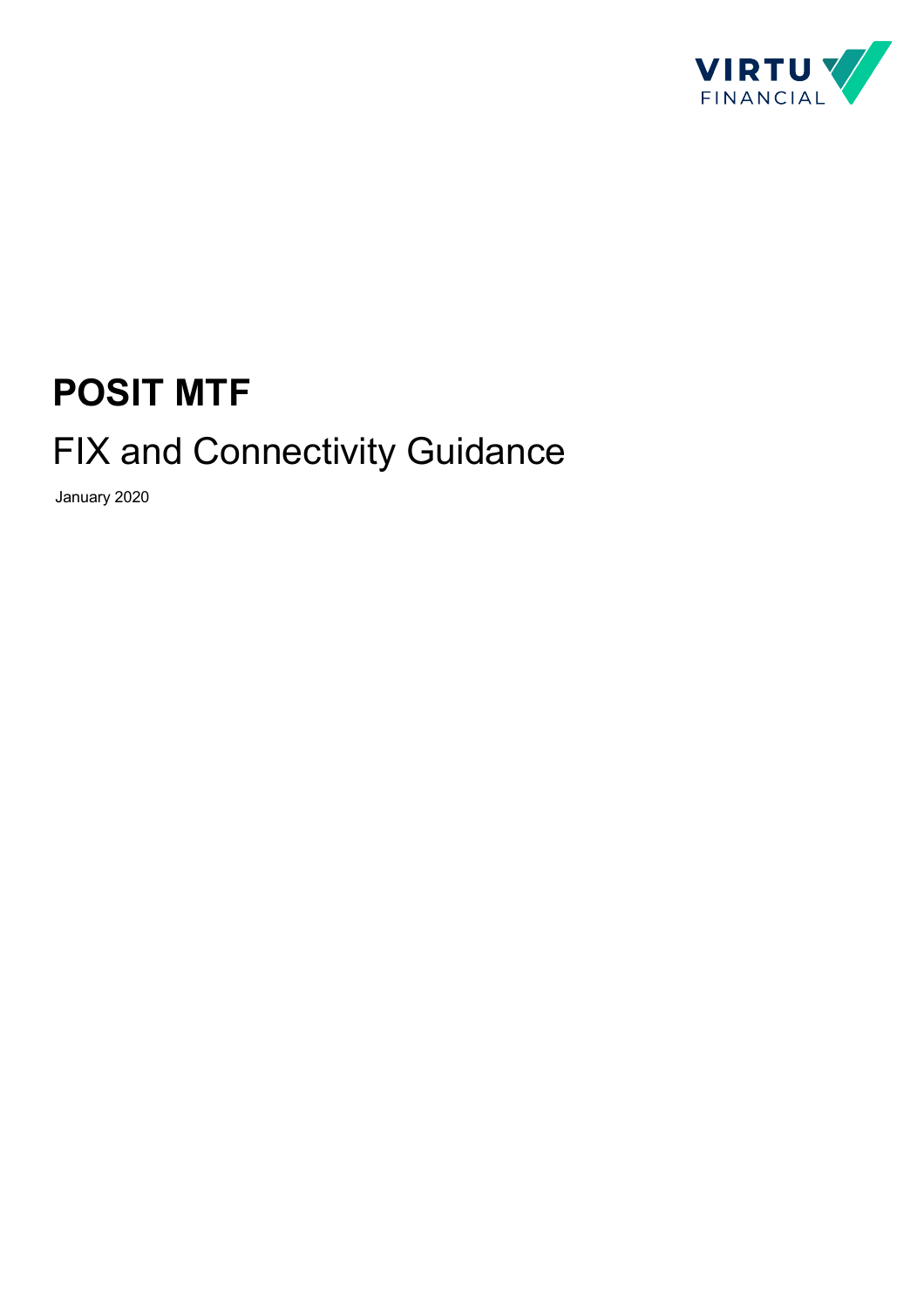

## Contents

| 1. |  |
|----|--|
|    |  |
| 2. |  |
| 3. |  |
|    |  |
|    |  |
| 4. |  |
| 5. |  |
|    |  |
|    |  |
|    |  |
|    |  |
|    |  |
|    |  |
|    |  |
|    |  |
|    |  |
|    |  |
|    |  |
|    |  |
|    |  |
| 6. |  |
|    |  |
|    |  |
|    |  |
|    |  |
|    |  |
|    |  |
|    |  |
|    |  |
|    |  |
|    |  |
|    |  |
| 7. |  |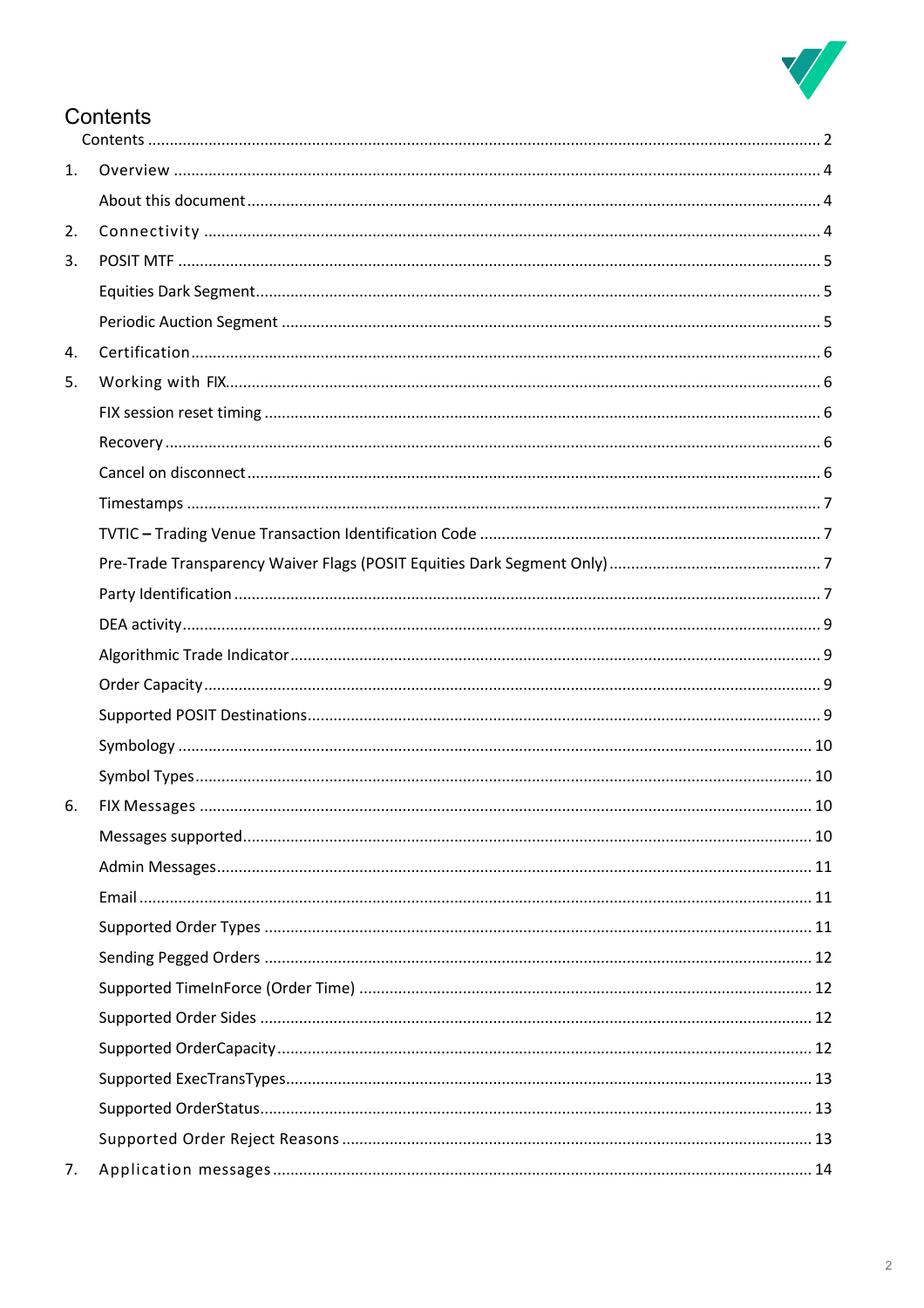

| 8. |  |
|----|--|
|    |  |
|    |  |
|    |  |
|    |  |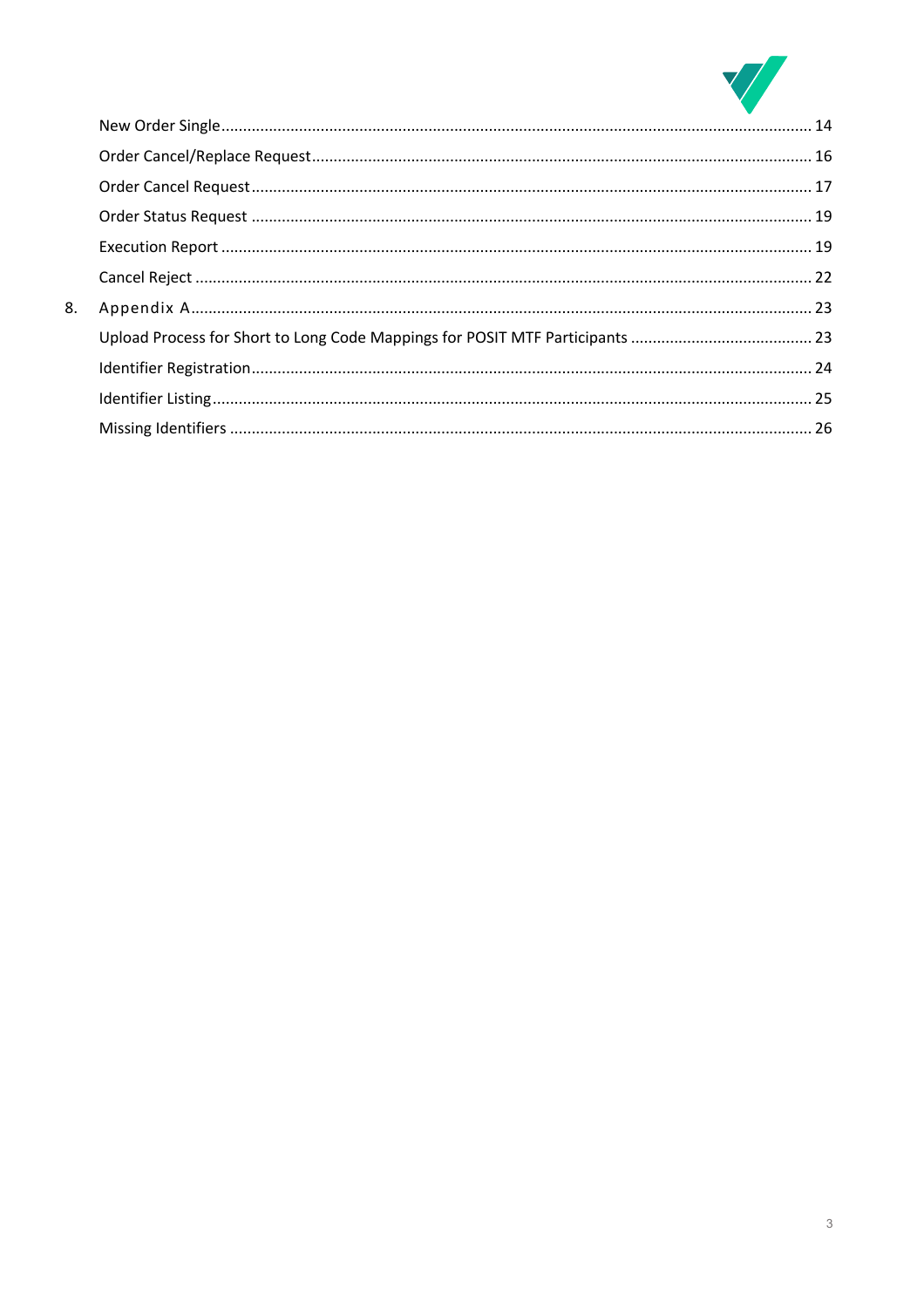

# 1.Overview

## About this document

This guide provides all the necessary information needed to interface with POSIT MTF using the FIX protocol. Participants should use FIX version 4.2, however several tags contained within this document have been retrofitted to FIX 4.2 from later versions or based on recommendations from the FIX Trading Community, in particular to support MiFID II required participant information. To download and view the standard FIX specifications, visit www.fixtrading.org.

Note: This document is not intended to replace the FIX protocol manuals, but to provide essential information specific to clients accessing the POSIT MTF.

The scope of this document applies to the following POSIT segments:

- Dark Segment
- Periodic Auction Segment

# 2. Connectivity

Participants may establish direct network connectivity to POSIT MTF via a variety of network providers including but not limited to:

**RT** Radianz **TNS** Atrium IPC Fixnetix Encrypted Internet

Participants may also choose to cross-connect if they have presence in InterXion Hanbury Street, London or Equinix LD4, London

Connectivity is also supported by various OMS & EMS providers and FIX vendor networks including but not limited to:

**Bloomberg** Fidessa Flextrade Portware Charles River Network Simcorp Autex Ullink/NyFIX **IRESS** 

Each participant is allocated a FIX tcp/ip port per FIX session. Multiple FIX sessions can be assigned to each participant. Minimum recommended bandwidth per FIX session is 256KB. In the UAT test environment, connectivity may be established via internet if desired.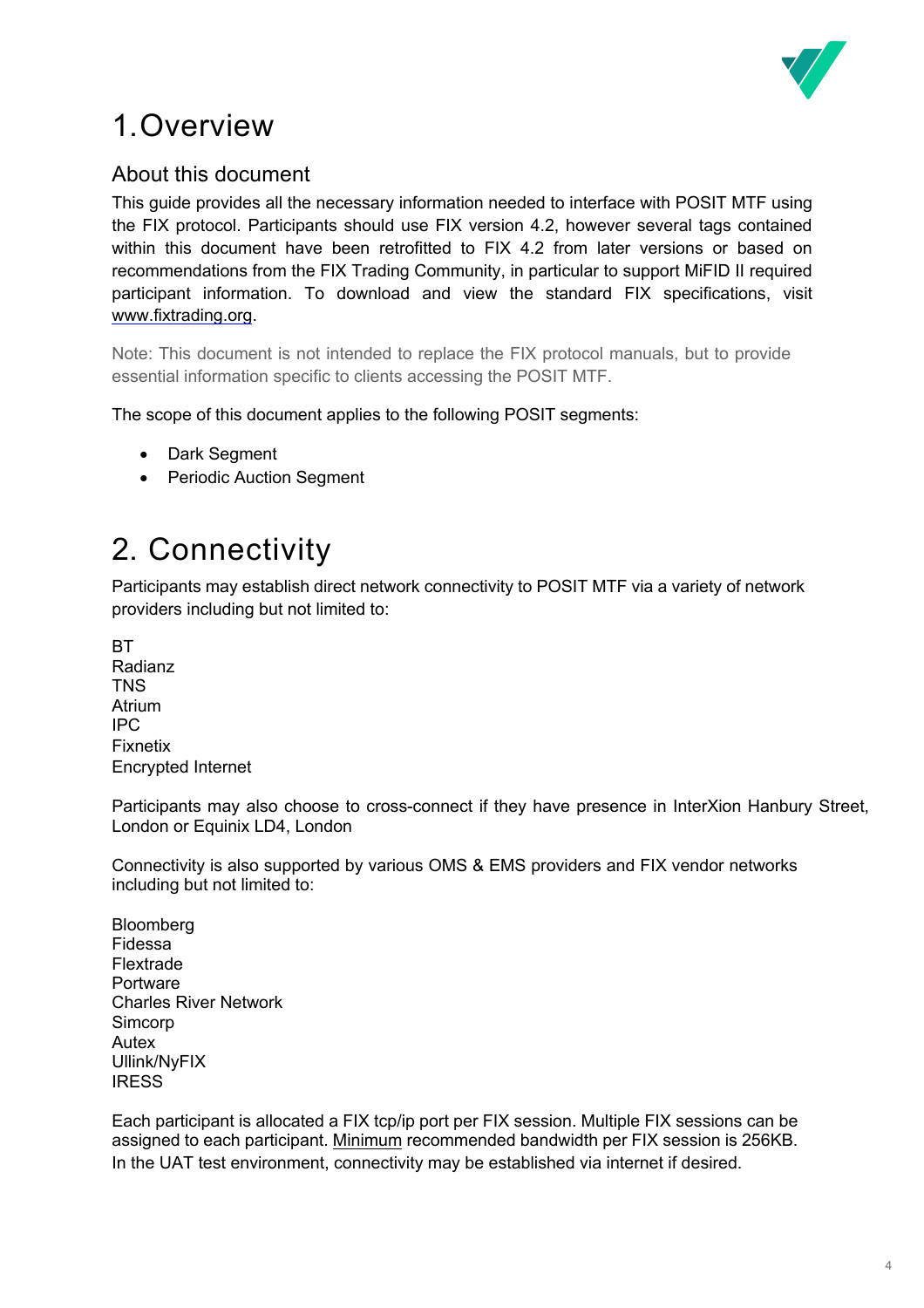

# 3. POSIT MTF

Participants may interact in any one of the following POSIT MTF market segments

- Dark Segment
- Periodic Auction Segment ("POSIT Auction")

### Equities Dark Segment

The Equities Dark segment offers the following matching systems, each accessed via separate routing destinations:

- **POSIT Now system:** Orders are matched on a pro rata size basis at the midpoint of the prevailing best bid and best offer of the financial instrument's primary listing market.
- **POSIT Close system:** Orders are matched on a pro rata size basis at the closing price of the financial instrument on its primary listing market.

The following orders types are supported: Market or Limit. See section "Order types" for more details.

Participants may additionally choose to include each of the following trading constraints: Minimum Quantity and Self Match.

Minimum Quantity can be specified as either Minimum Acceptable Quantity ("MAQ") or Minimum Execution Size ("MES"). Participants must instruct Virtu ITG Europe Limited (the operator of POSIT MTF) their preference for Minimum Quantity to be treated as MAQ or MES as a participant level setting.

The following order time in force instructions are supported: DAY or Immediate or Cancel ("IOC"). An expiry time may also be specified.

### Periodic Auction Segment

A periodic auction segment (**"**POSIT Auction") running auctions at frequent intervals with randomised timing and subject to certain conditions being met, such auctions being triggered on receipt and acceptance of a buy or sell order into the system segment;

POSIT Auction contains two separate trading sessions: (1) Intraday and (2) After hours. Orders must state which trading session the respective order is to be submitted to.

Orders types supported: Market or Limit must be specified. A Peg Bid, Mid or Ask instruction can be specified for the intraday session, where the peg is pegged to the primary market listing of the relevant financial instrument. A Peg Closing price can be added for the after-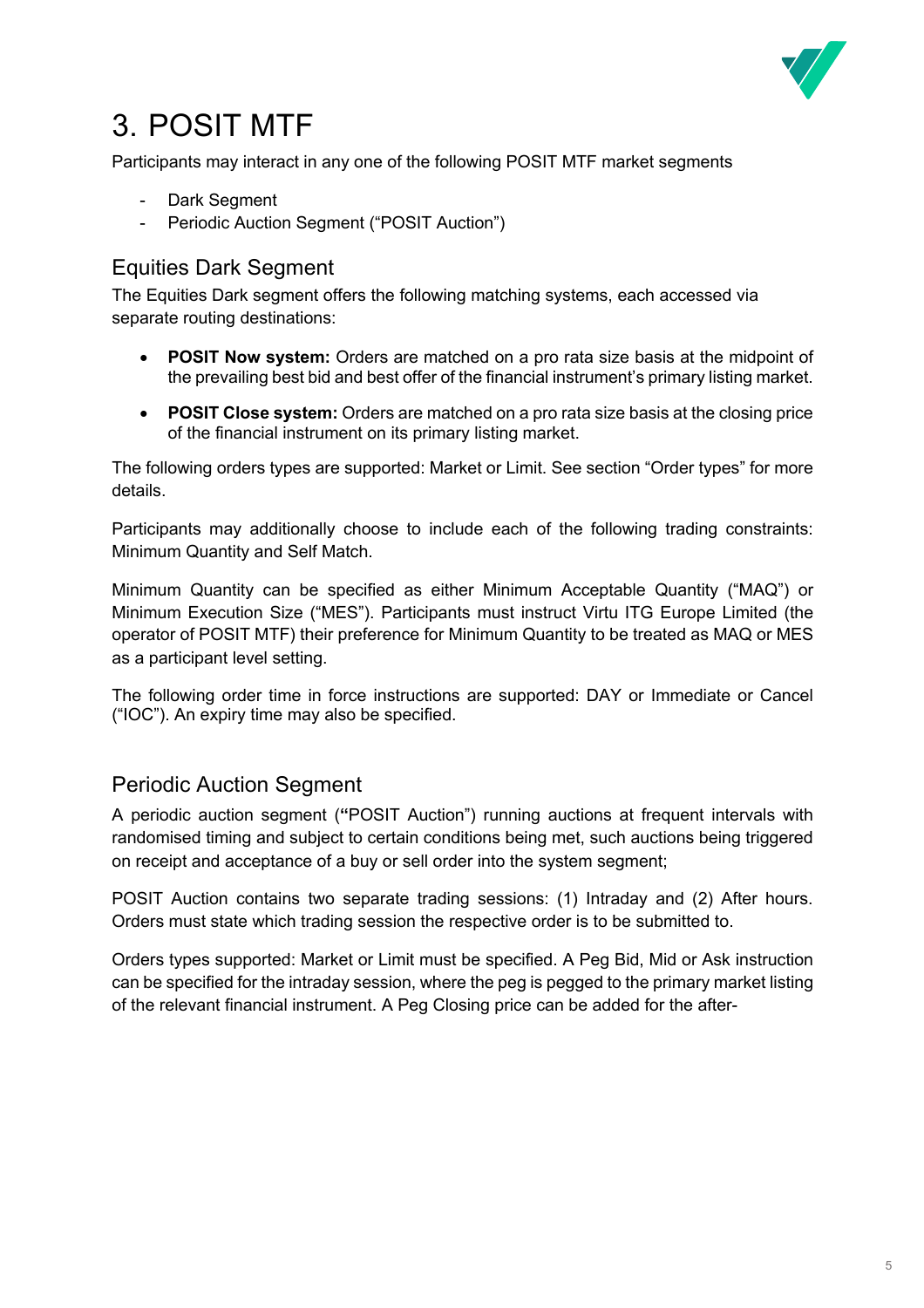

hours session, where the peg is pegged to the closing price of the primary market listing for the relevant financial instrument. See section "Order types" for more details.

Participants may additionally choose to include each of the following trading constraints: Minimum Quantity.

Minimum Quantity can be specified as either Minimum Acceptable Quantity ("MAQ") or Minimum Execution Size ("MES"). Participants must instruct Virtu ITG Europe ("VIEL") Limited their preference for Minimum Quantity to be treated as MAQ or MES as a participant level setting.

The following order time in force instructions are supported: DAY or Good for One Auction. An expiry time may also be specified.

For more details on the functionality of the above segments please refer to the Participant Manual and Guidance document, available at virtu.com.

# 4.Certification

Participants must complete a formal certification process as per the POSIT MTF Rulebook and Participant Manual. A certification test script is provided to prospective participants

# 5.Working with FIX

### FIX session reset timing

POSIT MTF is available during the market hours as referenced in the Participant Manual and Guidance documents available at virtu.com. Participants are expected to ensure they maintain connectivity during these hours. Session sequence numbers are reset daily outside market hours.

### Recovery

During initialization or in the midst of a FIX session, message gaps may occur. It is the responsibility of the receiving application to monitor incoming sequence numbers to detect gaps. This information may then be used to respond with Resend Request messages.

POSIT MTF will maintain a list of sent messages, each with a unique sequence number. POSIT MTF 's FIX engine automatically stores all outbound messages for all connections onto disk. This disk file remains in place even if the FIX engine is stopped and restarted.

Certain administrative messages (which do not increment the sequence number) will not be sent in the retransmission of messages in response to a Resend Request from a client.

### Cancel on disconnect

Cancel on disconnect may be implemented at FIX session level upon request.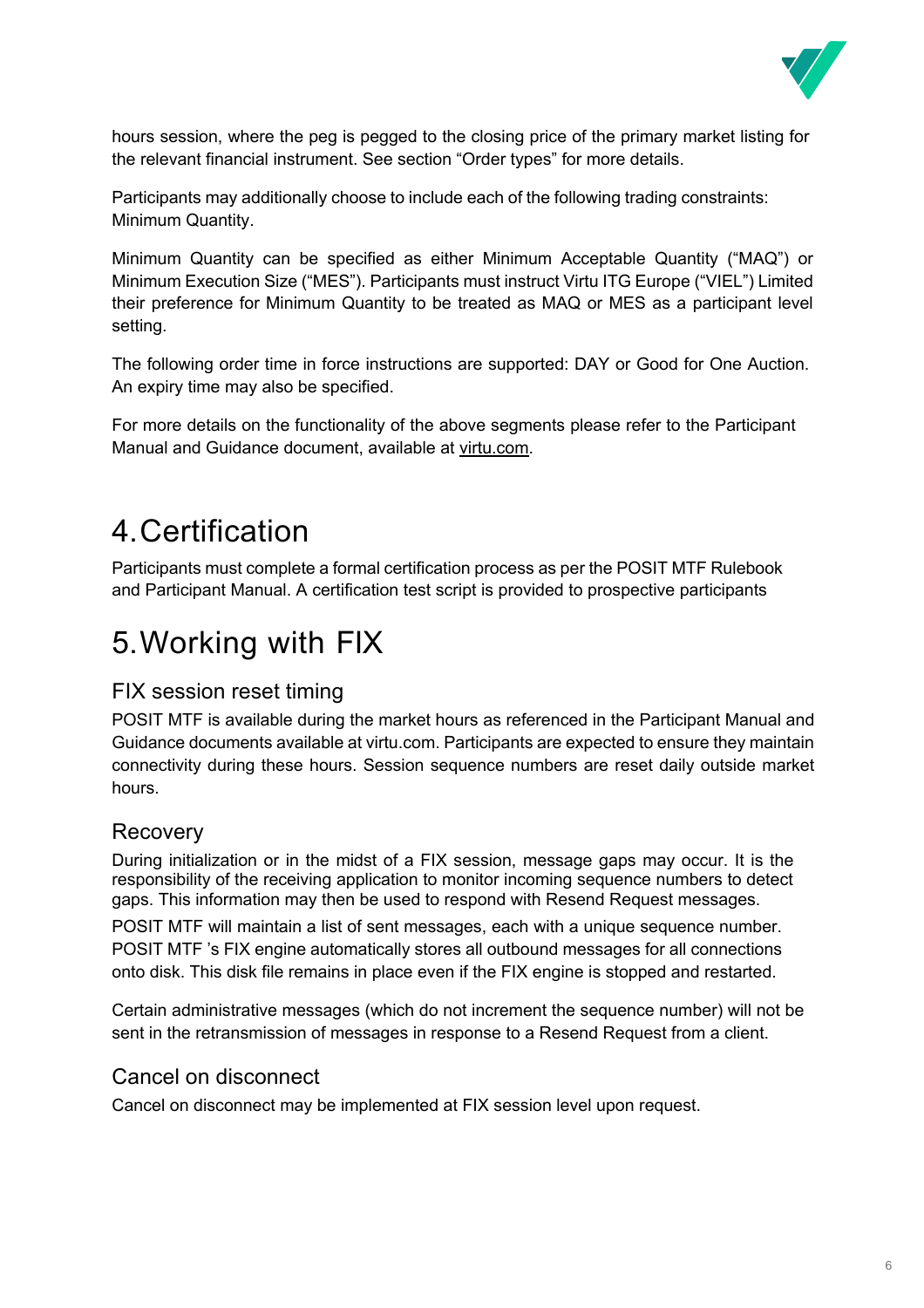

### **Timestamps**

POSIT timestamps (delivered in FIX tags 52 and 60) will be delivered at millisecond precision.

## TVTIC **–** Trading Venue Transaction Identification Code

POSIT will provide the TVTIC value – a unique identifier assigned to all executions which are part of the same match – and provide this to participants in FIX tag 8016 on their execution reports.

## Pre-Trade Transparency Waiver Flags (POSIT Equities Dark Segment Only)

Participants are required to indicate the appropriate pre-trade transparency waiver under which they are submitting their orders to the dark segment – either RPW (Reference Price Waiver) or LIS (Large in scale). This information should be included in FIX tag 9203 on new orders and cancel/replace requests.

Upon written request this information can be defaulted based on the size of your order.

### Party Identification

#### **IDENTIFYING THE PARTIES OF THE ORDER**

Participants accessing the POSIT MTF are required to send additional FIX order message tags to identify the parties to the order using the PartyID repeating group tags detailed above.

The table below outlines what party data is required:

| Data Element                       | When is the identifier required?             |
|------------------------------------|----------------------------------------------|
| Client Identifier <sup>1</sup>     | Required when order capacity is AOTC or MTCH |
| <b>Investment Decision Maker 2</b> | Required when order capacity is DEAL         |
| <b>Execution Decision Maker 2</b>  | Required on all orders                       |

 $1$  Client Identifier may be a LEI (for a firm) or a National ID (for an individual)

<sup>2</sup> Investment Decision and Execution Decision Maker may be a National ID (for an individual) or Algo ID (for an algorithm)

POSIT MTF requires the sending of this information as integer short codes. The purpose of the short code is to reduce the amount of sensitive data handled by the trading system and to minimise any latency impact with smaller message sizes. These short codes will each represent an identifier such as an LEI, Algo ID or natural person. Clients will need to provide POSIT MTF with short to long code mappings prior to or no later than end of each trading day in order to facilitate the venue's order record keeping requirements. POSIT MTF will support submission of the short/long code mappings via secure ftp file upload.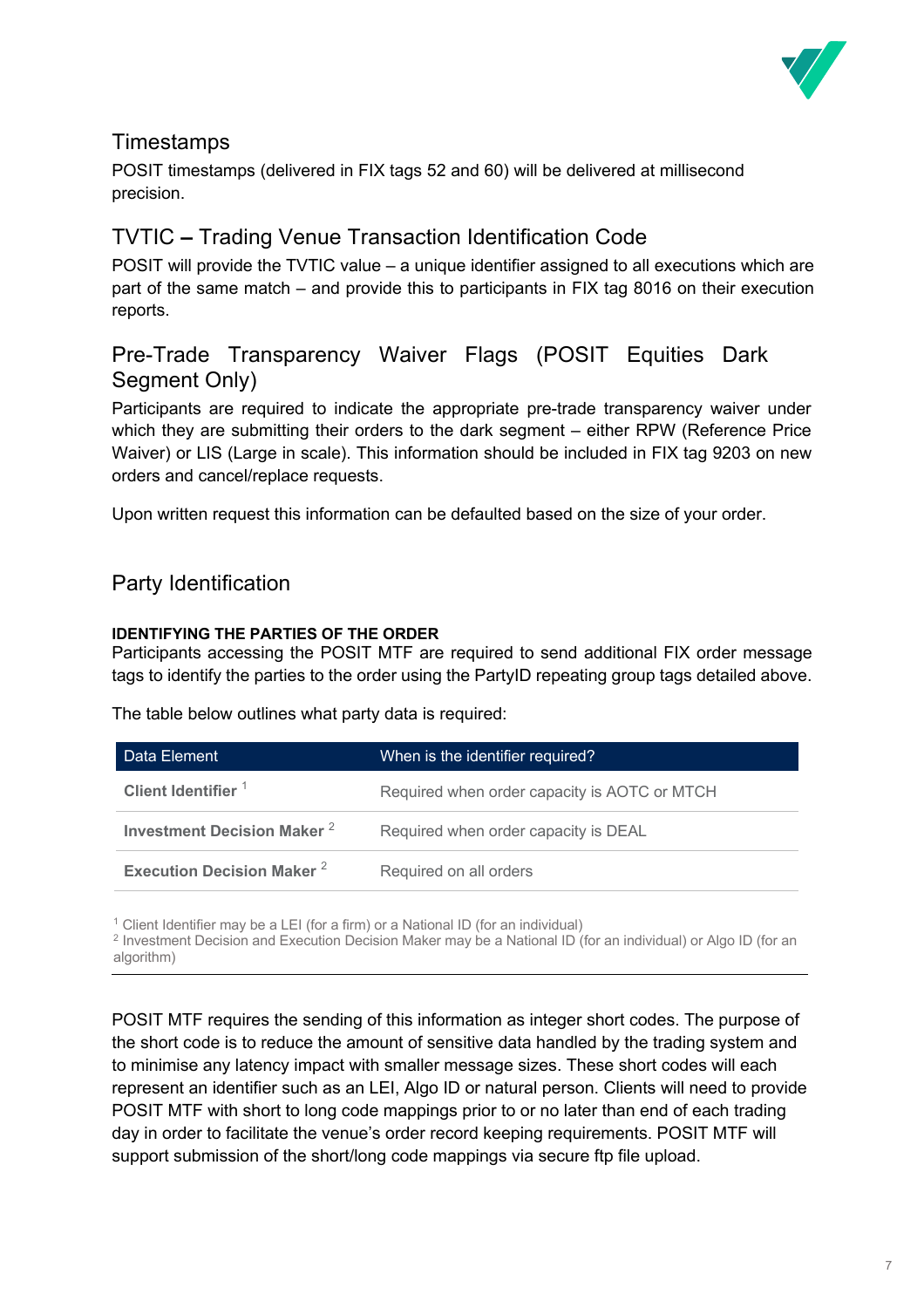

| Tag  | <b>Field Name</b>  | <b>Comments</b>                                                                              | Required                                                                                                                                                       |
|------|--------------------|----------------------------------------------------------------------------------------------|----------------------------------------------------------------------------------------------------------------------------------------------------------------|
| 453  | NoPartyIDs         | Indicates the number of<br>instances of the repeating group<br>NewOrderPtyRptGrp to follow   | Υ                                                                                                                                                              |
| 448  | PartyID            | The code representing the client<br>or decision maker represented by<br>this block           | Υ<br>Reserved values<br>0=None (for Client ID)<br>1=AGGR (for Client ID)<br>2=PNAL (for Client ID)<br>3=CLIENT / NORE (for<br><b>Execution Decision Maker)</b> |
| 447  | PartylDSource      | P=Short Code                                                                                 | Y                                                                                                                                                              |
| 452  | PartyRole          | 3=Client ID 122=Investment<br><b>Decision Maker</b><br>12=Execution Decision<br>Maker        | Υ                                                                                                                                                              |
| 2376 | PartyRoleQualifier | Required if using long codes<br>22=Algorithm<br>23=Firm or Legal Entity<br>24=Natural Person | Υ<br>23 only valid for 452=3 (Client<br>ID)                                                                                                                    |

The additional short code information should be sent using the NoPartyIDs repeating group.

See appendix A for further information on the Identifier Mapping upload site.

#### **EXAMPLES OF REPEATING GROUP VALUES**

1. **DEAL capacity order –** includes Investment Decision Maker (person), Execution Decision Maker (algorithm):

453=2 448=2399, 447=P, 452=122, 2376=24 448=30984, 447=P, 452=12, 2376=22

2. **AOTC capacity order –** includes Client ID, Execution Decision Maker (person):

453=2 448=9043874, 447=P, 452=3, 2376=23 448=12984, 447=P, 452=12, 2376=24

3. **AOTC capacity order –** includes Client ID, Execution Decision Maker (algorithm):

453=2 448=9043874, 447=P, 452=3, 2376=23 448=12984, 447=P, 452=12, 2376=24

Where a tag such as Client ID or Investment Decision Maker is not required, it may be omitted, or sent with a value of '0'.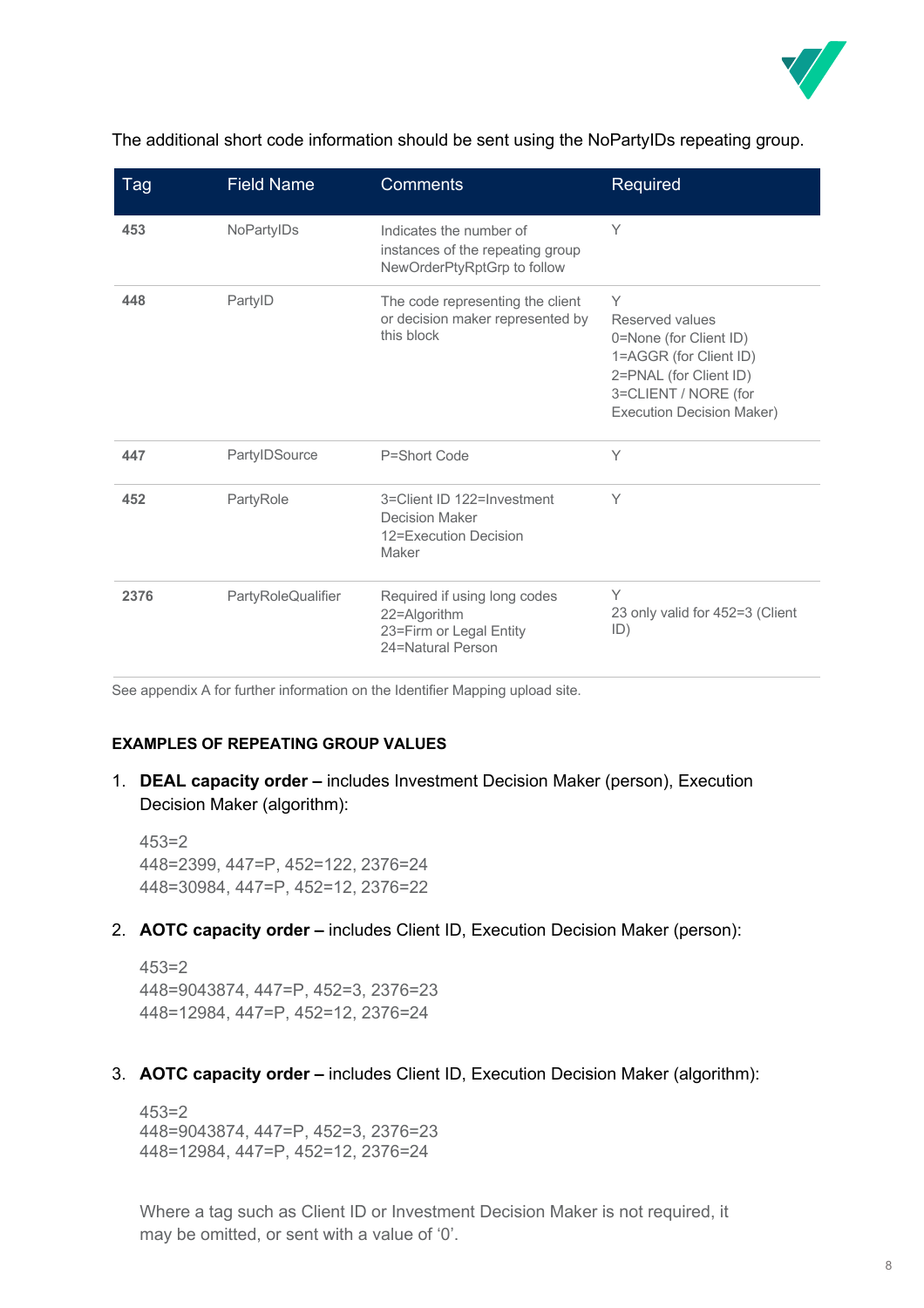

### DEA activity

Participants should indicate whether any DEA activity is involved in their order. POSIT MTF can default this flag for participants if required/applicable.

## Algorithmic Trade Indicator

Participants should indicate if their order was generated by an algo. This can be defaulted from the Investment and/or Execution Decision Maker information provided.

### Order Capacity

Participants should indicate the trading capacity in which the venue participant or participant submits an order. Valid values are -

- **P (DEAL) –** dealing on own account
- **R (MTCH) –** matched principal
- **A (AOTC) –** any other capacity

POSIT MTF executions will always be marked as AOTC indicated by FIX tag 29=1.

### Supported POSIT Destinations

POSIT MTF supports trading to multiple trading destinations via a single FIXsession. The following FIX tags can be used to route to POSIT.

#### **Tag 100 (ExDestination) or Tag 57 (TargetSubID) or Tag 6005**

Below is a list of supported POSIT MTF destinations, relevant segment MIC codes and the corresponding default values we would expect in ExDestination or TargetSubID:

| <b>Tag Value</b> | <b>Destination</b>                   | <b>Explanation</b>                                                 | <b>MIC Code</b> |
|------------------|--------------------------------------|--------------------------------------------------------------------|-----------------|
| <b>POSN</b>      | <b>POSIT NOW</b>                     | Dark segment, continuous<br>matching from $8:00 -$<br>market close | <b>XPOS</b>     |
| <b>POSC</b>      | POSIT CLOSE                          | Dark segment, after primary<br>market close                        | <b>XPOS</b>     |
| <b>POSA</b>      | <b>POSIT AUCTION</b>                 | periodic auction segment                                           | <b>XPAC</b>     |
| <b>POSX</b>      | <b>POSIT AUCTION</b><br><b>CLOSE</b> | POSIT Auction Close – not<br>pegged                                | <b>XPAC</b>     |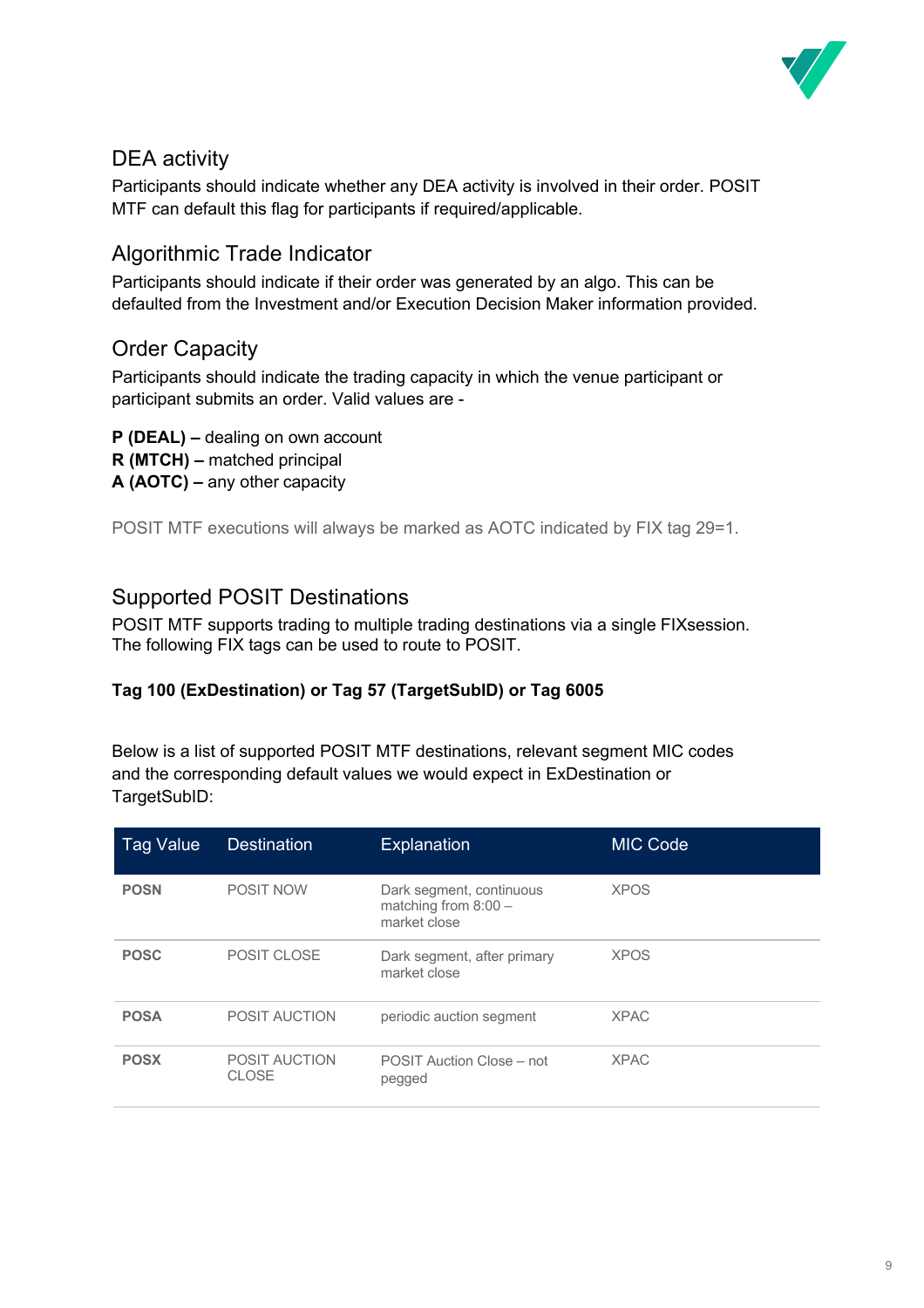

## Symbology

POSIT MTF required clients to send FIX tags 55, 48 and 22 to indicate the symbol on an order. The value in tag 55 is not validated but this is required as a mandatory FIX tag on all orders. Tag 65 can be optionally sent, but will be ignored. It is suggested that the client either sends the exchange ticker for the instrument or copies the value they send in tag 48 into tag 55. The following tag 22 values are supported:

## Symbol Types

| <b>Tag 22</b> | Order Type       | <b>Explanation</b>                                                                                       |
|---------------|------------------|----------------------------------------------------------------------------------------------------------|
|               | Sedol            | Sedol identifier                                                                                         |
|               | <b>ISIN</b>      | If sending ISIN, MIC code must be sent in tag 100 or 207<br>to uniquely identify the appropriate listing |
| 5             | RIC code         | Reuters Instrument Code                                                                                  |
| Α             | Bloomberg symbol | Bloomberg 2 part key (without yellow key)                                                                |

# 6.FIX Messages

### Messages supported

POSIT MTF (Equities Dark and Periodic Auction segments) support the following FIX message types:

| <b>Tag 35</b>  | Order Type              |
|----------------|-------------------------|
| 0              | Heartbeat               |
| 1              | <b>Test Request</b>     |
| $\overline{2}$ | <b>Resend Request</b>   |
| 3              | Reject                  |
| $\overline{4}$ | Sequence Reset          |
| 5              | Logout                  |
| 8              | <b>Execution Report</b> |
| 9              | Order Cancel Reject     |
| A              | Logon                   |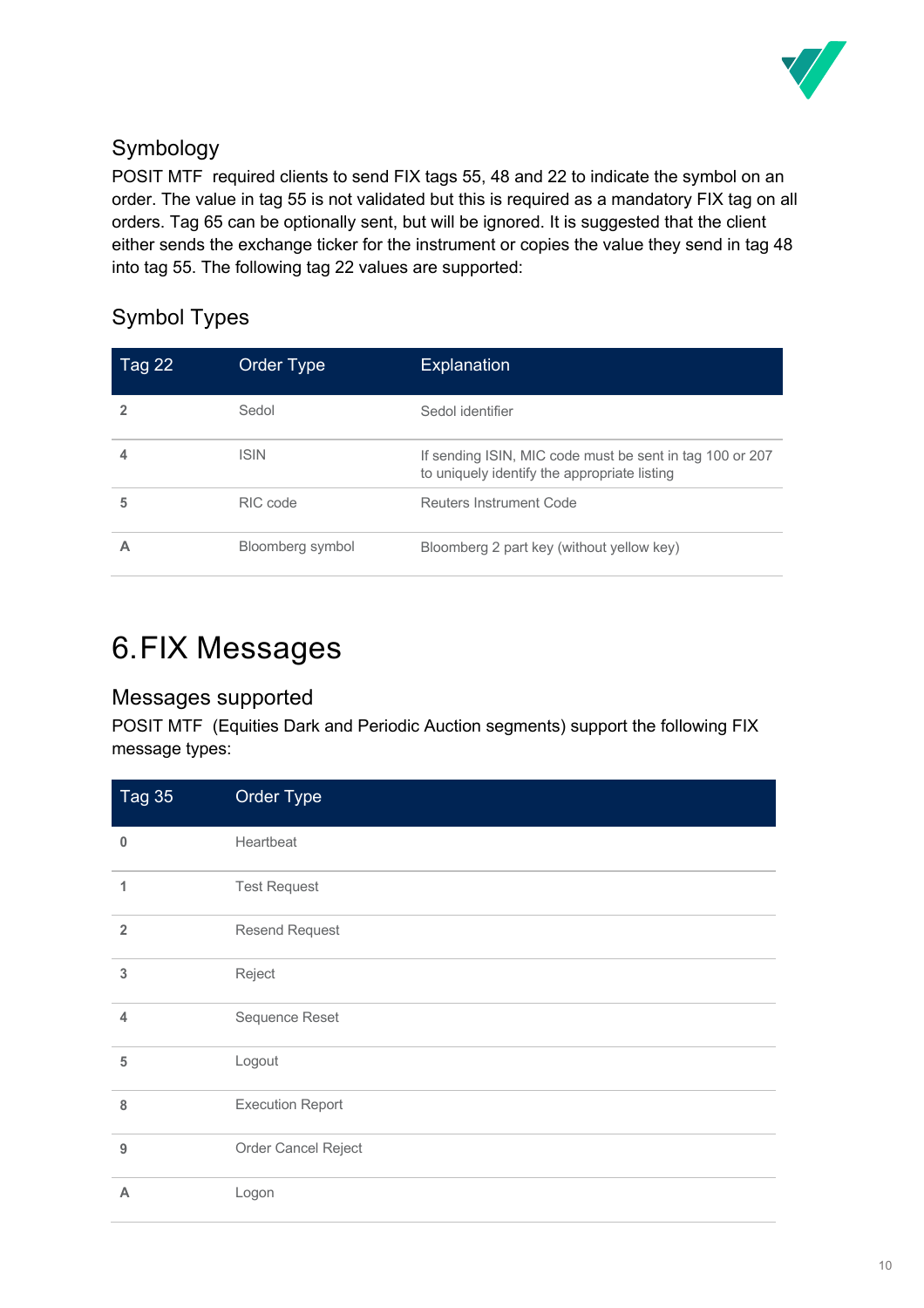

|   | Email                         |
|---|-------------------------------|
| n | Order Single                  |
| F | <b>Order Cancel Request</b>   |
| G | <b>Cancel/Replace Request</b> |
| н | <b>Order Status Request</b>   |
|   | Don't Know Trade (DK)         |

## Admin Messages

POSIT MTF fully supports all FIX Administrative messages as defined by the FIX 4.2 protocol.

### Email

Below is an example of the FIX tags that POSIT MTF will normally send out in an email message. Email messages are optional and can be turned off if the client wishes to do so. Email messages sent by the client are saved into our log files.

| <b>Tag</b> | <b>Destination</b>      | <b>Explanation</b>                                                                                            | Required |
|------------|-------------------------|---------------------------------------------------------------------------------------------------------------|----------|
|            | Standard Header         | $MsgType = C$                                                                                                 | Y        |
| 164        | EmailThreadID           | <b>Client Name</b>                                                                                            | Y        |
| 94         | EmailType               | $0 = New$                                                                                                     | Y        |
| 147        | Subject                 | Specifies the Subject text                                                                                    | Υ        |
| 33         | LinesOfText             | Number of lines in text                                                                                       | Y        |
| 58         | Text                    | Displayable text. This may be sent after the<br>completion of a POSIT match or by the system<br>administrator | Υ        |
|            | <b>Standard Trailer</b> |                                                                                                               | Υ        |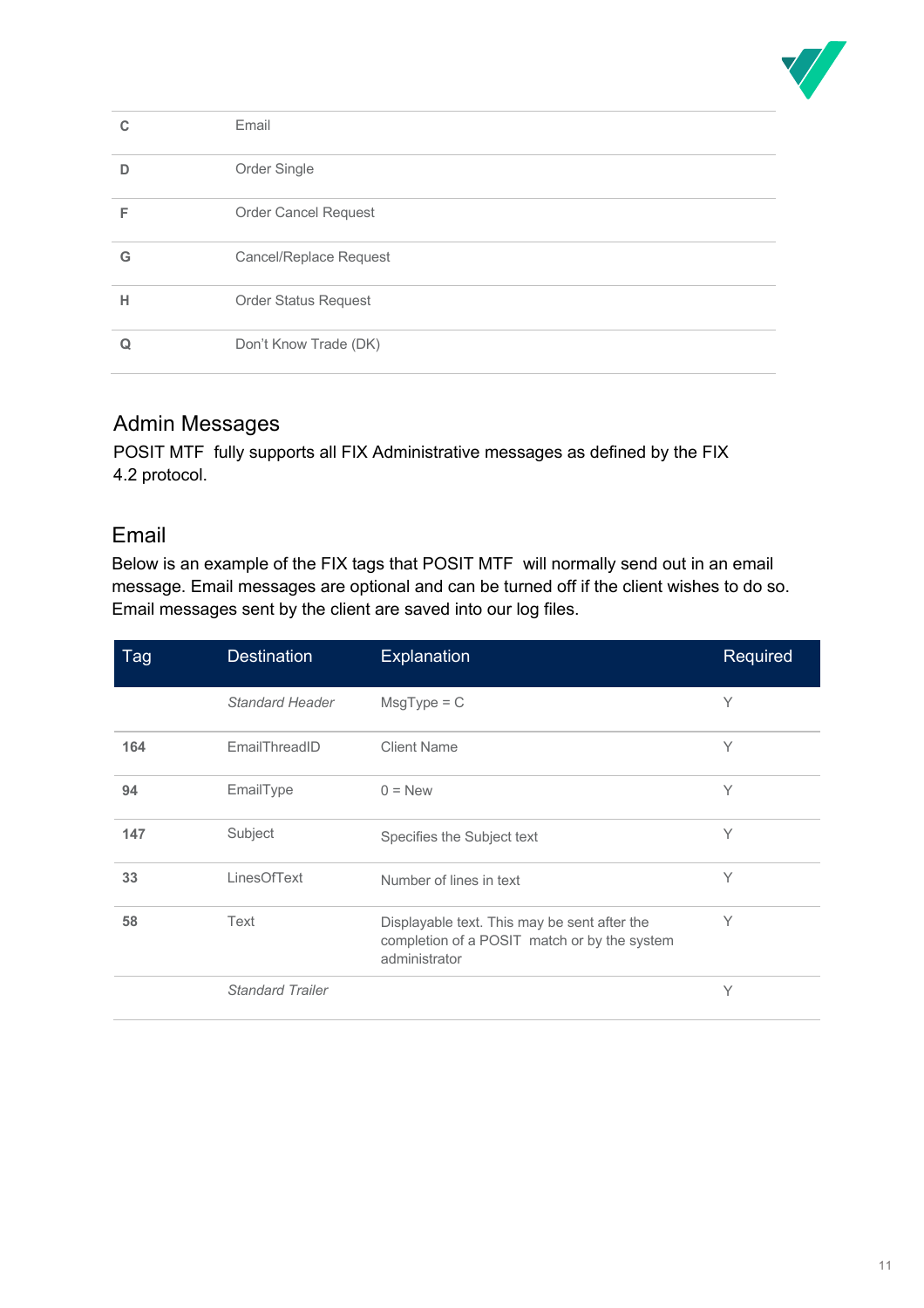

## Supported Order Types

| Tag 40 | Order Type |   |
|--------|------------|---|
|        | Market     |   |
| 4      | Limit      | 2 |
| P      | Pegged     | P |

## Sending Pegged Orders

The POSIT Now destination only supports mid-point pegging. POSIT Auction (POSA destination) additionally supports passive and aggressive pegging. Send 40=P and tag 18 with one of the following values:

| Tag | Pegged Order Type |                  |
|-----|-------------------|------------------|
| M   | Mid               | POSN / POSA Only |
| P   | Aggressive        | POSA Only        |
| R   | Passive           | POSA Only        |

## Supported TimeInForce (Order Time)

| $\overline{\phantom{a}}$ Tag 59 | Time in Force             |           |
|---------------------------------|---------------------------|-----------|
| $\bf{0}$                        | Day (default)             |           |
| 3                               | Immediate or Cancel (IOC) | POSN Only |

## Supported Order Sides

| Tag 54         | Order Side |
|----------------|------------|
|                | Buy        |
| $\overline{2}$ | Sell       |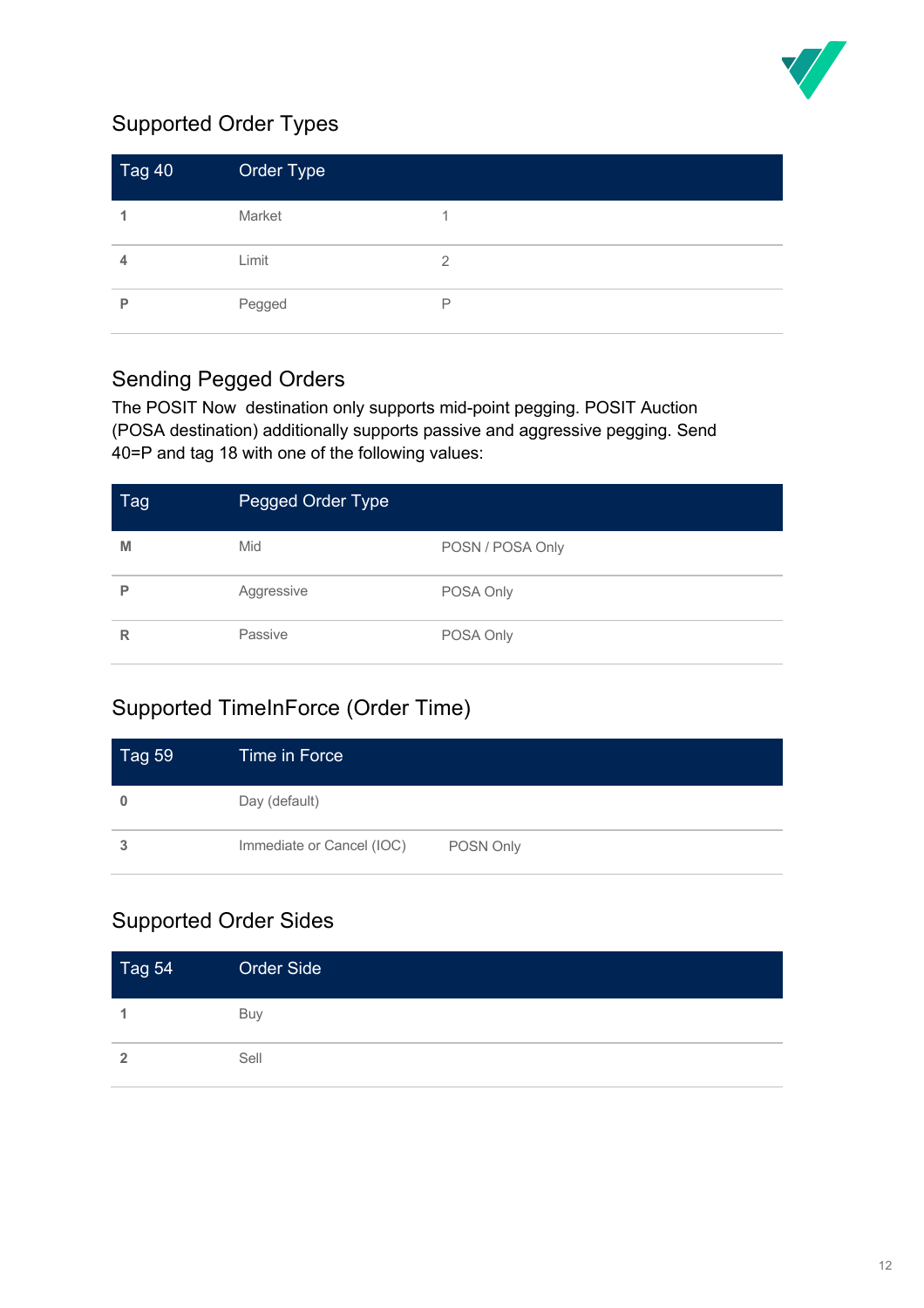

## Supported OrderCapacity

| <b>Tag 528</b> | Rule 80A    |
|----------------|-------------|
| A              | <b>AOTC</b> |
| P              | <b>DEAL</b> |
| $\mathsf{R}$   | <b>MTCH</b> |

## Supported ExecTransTypes

| Tag 20 | <b>Explanation</b>                                                                                         |
|--------|------------------------------------------------------------------------------------------------------------|
|        | New (for Acknowledgements, Fills, confirmation of Cancel,<br>confirmation of Cancel/Replace, Nothing Done) |
|        | Cancel (Cancel an execution)                                                                               |
|        | Correct (change in Price or Quantity)                                                                      |

## Supported OrderStatus

| Tag 39          | Explanation          |
|-----------------|----------------------|
| $\bf{0}$        | Acks on order        |
| 1               | Partial Fill         |
| $\overline{2}$  | Fill                 |
| 3               | Done for Day         |
| $\overline{4}$  | Canceled             |
| 5               | Replaced             |
| $6\phantom{1}6$ | Pending Cancel       |
| 8               | Rejections on orders |
| Е               | Pending Replace      |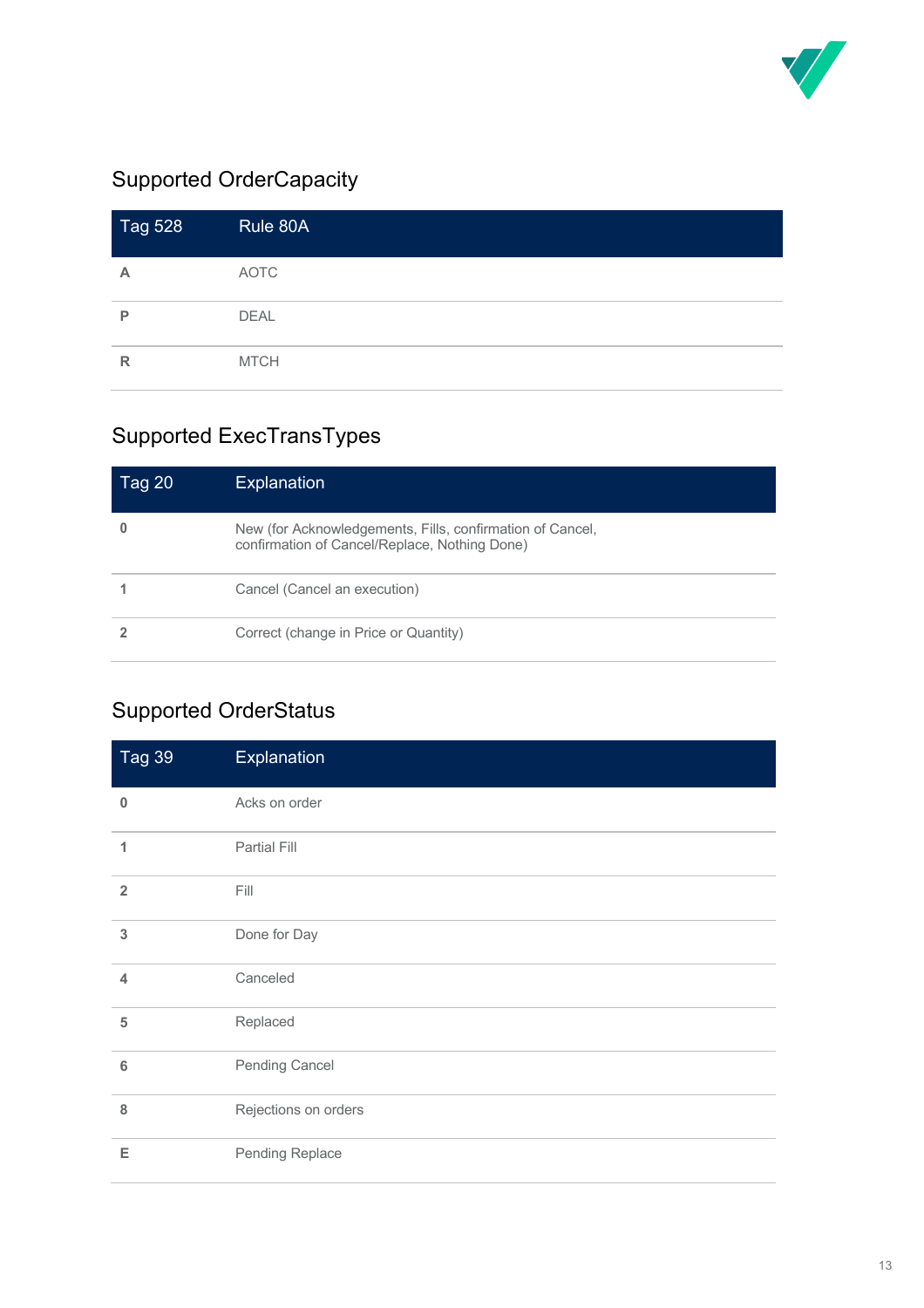

## Supported Order Reject Reasons

| Tag 1031 | <b>Explanation</b>                                              |
|----------|-----------------------------------------------------------------|
|          | Invalid orders due to invalid specifications                    |
|          | Unknown symbol                                                  |
|          | Unavailable exchange (temporary problems or closed for the day) |

# 7.Application messages

## New Order Single

Below is the list of the FIX tags that POSIT MTF would accept in a FIX 4.2 Single Order:

| Tag | <b>Field Name</b>      | Explanation                                                                             | Required     |
|-----|------------------------|-----------------------------------------------------------------------------------------|--------------|
|     | <b>Standard Header</b> | $MsgType = D$                                                                           | Y            |
| 11  | CIOrdID                | Day unique id selected by client<br>25 characters or less                               | Y            |
| 1   | Account                | Optional, returned on execution reports                                                 | $\mathsf{N}$ |
| 21  | HandlInst              | Can be defaulted to 1 (Automated Execution, No<br>Broker Intervention)                  | Y            |
| 18  | Execlnst               | Refer to 'Sending Pegged Orders'                                                        | N            |
| 110 | MinQty                 | Minimum Fill Quantity                                                                   | N            |
| 100 | ExDestination          | Refer to 'Supported Destinations'                                                       | $\mathsf{N}$ |
| 55  | Symbol                 | Refer to 'Symbology'                                                                    | Y            |
| 65  | SymbolSfx              | Refer to 'Symbology'                                                                    | $\mathbb N$  |
| 48  | SecurityID             | Refer to 'Symbology'                                                                    | Υ            |
| 22  | <b>IDSource</b>        | Refer to 'Symbology'                                                                    | Y            |
| 54  | Side                   | Refer to 'Supported Order Sides'                                                        | Y            |
| 60  | TransactTime           | Time this order request was initiated/released.<br>Supported to microsecond granularity | Y            |
| 38  | OrderQty               | The number of shares for the order                                                      | Υ            |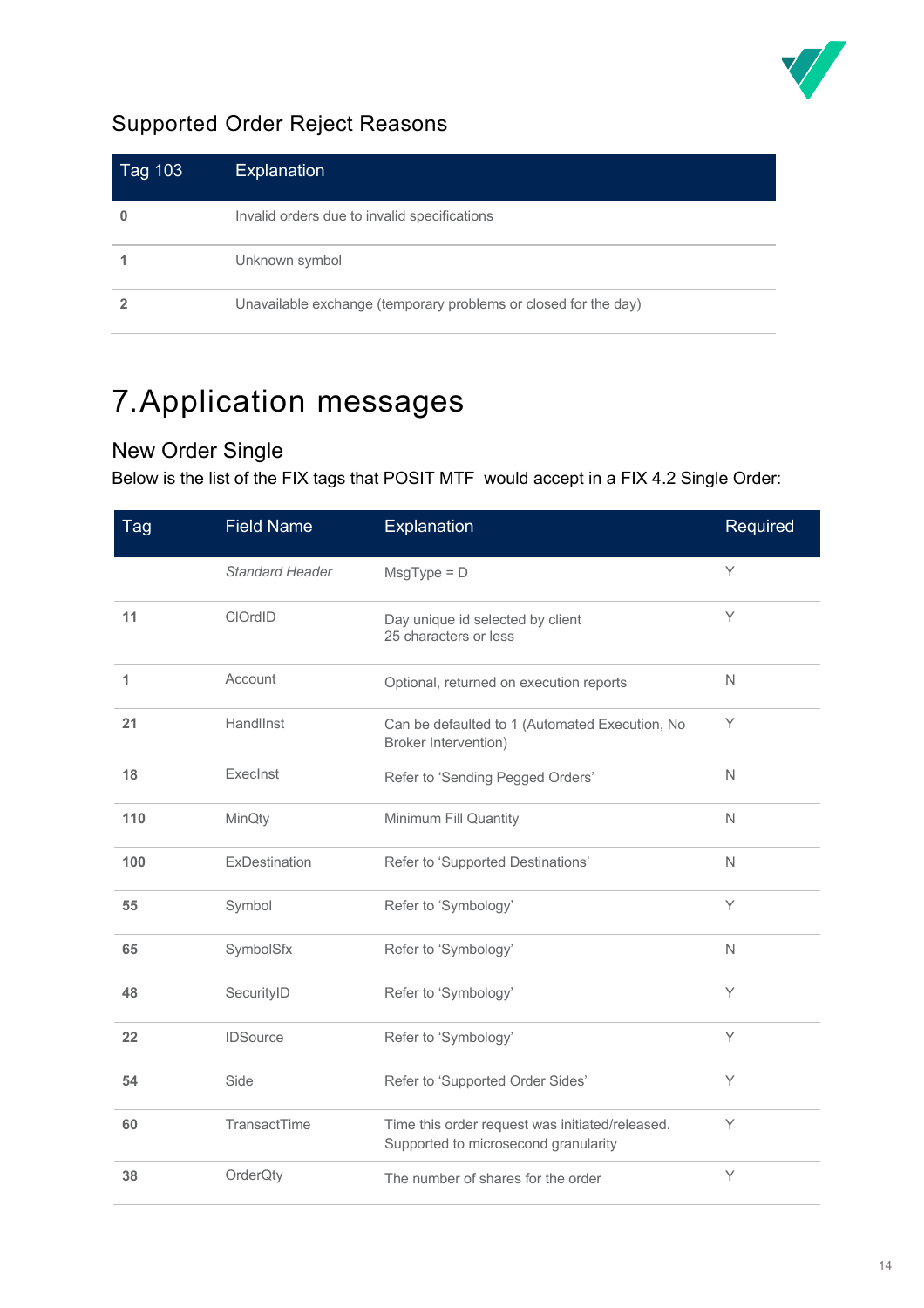

| 54   | Side                            | $1 = Buy$<br>$2 =$ Sell                                                                                                                                                                                  | Υ            |
|------|---------------------------------|----------------------------------------------------------------------------------------------------------------------------------------------------------------------------------------------------------|--------------|
| 59   | TimeInForce                     | 0=Day (Default)<br>3=ImmediateOrCancel (POSN only)                                                                                                                                                       | $\mathsf{N}$ |
| 126  | <b>ExpireTime</b>               | Expiration time of order.<br>UTC Timestamp YYYYMMDD-HH:MM:SS                                                                                                                                             | N            |
| 9204 | OrderDuration                   | Specified duration of order (in milliseconds) upon<br>order arrival                                                                                                                                      | N            |
| 1724 | Order Origination               | Optional - can be defaulted 5=Order received<br>from a direct access or sponsored access<br>participant<br>Used to indicate whether DEA activity (as<br>defined under MIFID II) is involved in the order | $\mathsf{N}$ |
| 528  | TradingCapacity                 | Required - unless all orders can be defaulted to<br>same value Replaces tag 47<br>A (AOTC) = any other capacity R (MTCH) =<br>matched principal P (DEAL) = trading on own<br>account                     | $\mathsf{N}$ |
| 453  | NoPartyIDs (repeating<br>group) | Indicates the number of instances of the repeating<br>group NewOrderPtyRptGrpto follow<br>Refer to 'Party Identification'                                                                                | Υ            |
| 448  | PartyID                         | The code representing the client or decision<br>maker represented by this block<br>Refer to 'Party Identification'                                                                                       | Υ            |
| 447  | PartylDSource                   | P=Short Code<br>Refer to 'Party Identification'                                                                                                                                                          | Y            |
| 452  | PartyRole                       | 3=Client ID<br>122=Investment Decision Maker<br>12=Execution Decision Maker<br>Refer to 'Party Identification'                                                                                           | Y            |
| 2376 | PartyRoleQualifier              | If using long codes:<br>22=Algorithm<br>23=Firm or Legal Entity<br>24=Natural Person<br>Refer to 'Party Identification' 23 only valid for<br>452=3 (Client ID)                                           | Υ            |
| 9200 | <b>AtPrice</b>                  | 1 = Trade "At price" instruction for<br>POSIT Auction order                                                                                                                                              | N            |
| 9201 | GoodForOneAuction               | $1 = Good$ for one auction only                                                                                                                                                                          | N            |
| 9205 | GoodIfAuction                   | 1 = Good If Auction only                                                                                                                                                                                 | N            |
| 9202 | ParticipantSubID                | Identifier of the participant sub-group the order is<br>submitted under                                                                                                                                  | N            |
| 9203 | PriceWaiver                     | Indicates which pre trade transparency waiver<br>the order is placed under<br>Valid values:<br>$0 =$ RPW                                                                                                 | N            |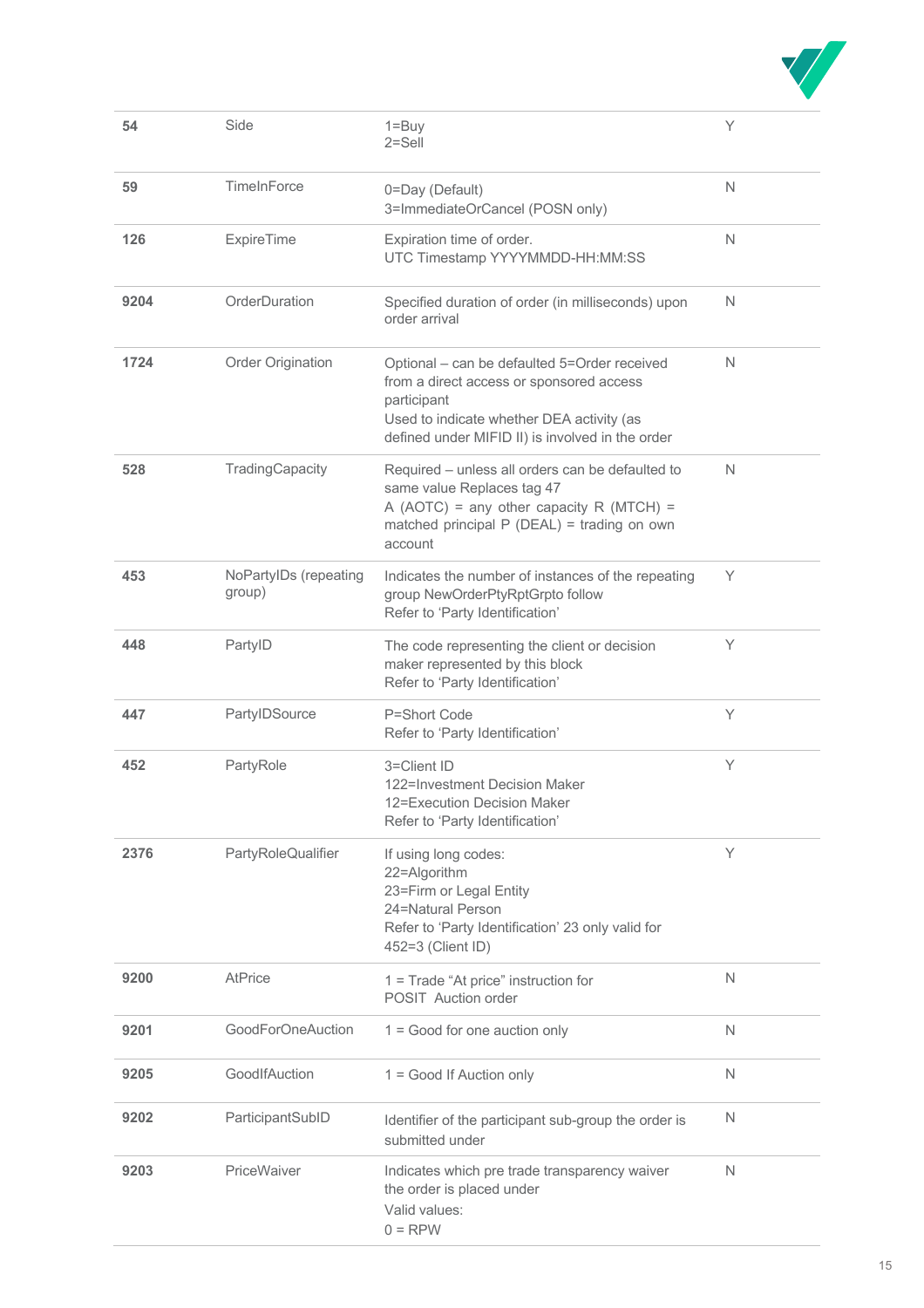

 $1 = LIS$ If instructed by the client, POSIT MTF can default the appropriate value on orders submitted to POSIT MTF

*Standard Trailer* Y

Any FIX tags that are normally allowed in the FIX 4.2 protocol but do not appear on the table above, will be ignored by POSIT MTF.

### Order Cancel/Replace Request

Below is the list of the FIX tags that POSIT MTF will accept in a FIX 4.2 Cancel/Replace:

| <b>Tag</b> | <b>Field Name</b>       | Explanation                                                     | Required     |
|------------|-------------------------|-----------------------------------------------------------------|--------------|
|            | <b>Standard Header</b>  | $MsgType = G$                                                   | Υ            |
| 41         | OrigClOrdID             | Unique identifier of original order as assigned by<br>client    | Υ            |
| 11         | ClOrdID                 | Unique identifier of replacement order as assigned<br>by client | Y            |
| 1          | Account                 | Ignored in Correction                                           | $\mathbb N$  |
| 18         | Execlnst                | Refer to 'Sending Pegged Orders'                                | $\mathsf{N}$ |
| 110        | MinQty                  | Minimum fill Quantity                                           | $\mathsf{N}$ |
| 100        | ExDestination           | Must match original order                                       | $\mathsf{N}$ |
| 55         | Symbol                  | Must match original order                                       | Υ            |
| 65         | SymbolSfx               | Must match original order                                       | $\mathbb N$  |
| 48         | SecurityID              | Must match original order                                       | $\mathsf{N}$ |
| 22         | <b>IDSource</b>         | Must match original order                                       | $\mathsf{N}$ |
| 54         | Side                    | Refer to Supported order side                                   | Υ            |
| 38         | OrderQty                | New Order Quantity                                              | Υ            |
| 40         | OrdType                 | Refer to Supported order types                                  | Y            |
| 44         | Price                   | Required for limit order types                                  | N.           |
| 59         | TimeInForce             | Must match original order                                       | $\hbox{N}$   |
| 47         | Rule80A                 | Must match original order                                       | $\mathbb N$  |
|            | <b>Standard Trailer</b> |                                                                 | Y            |

Any FIX tags that the FIX 4.2 standard allow sending in a Cancel/Replace but do not appear in the above table are ignored.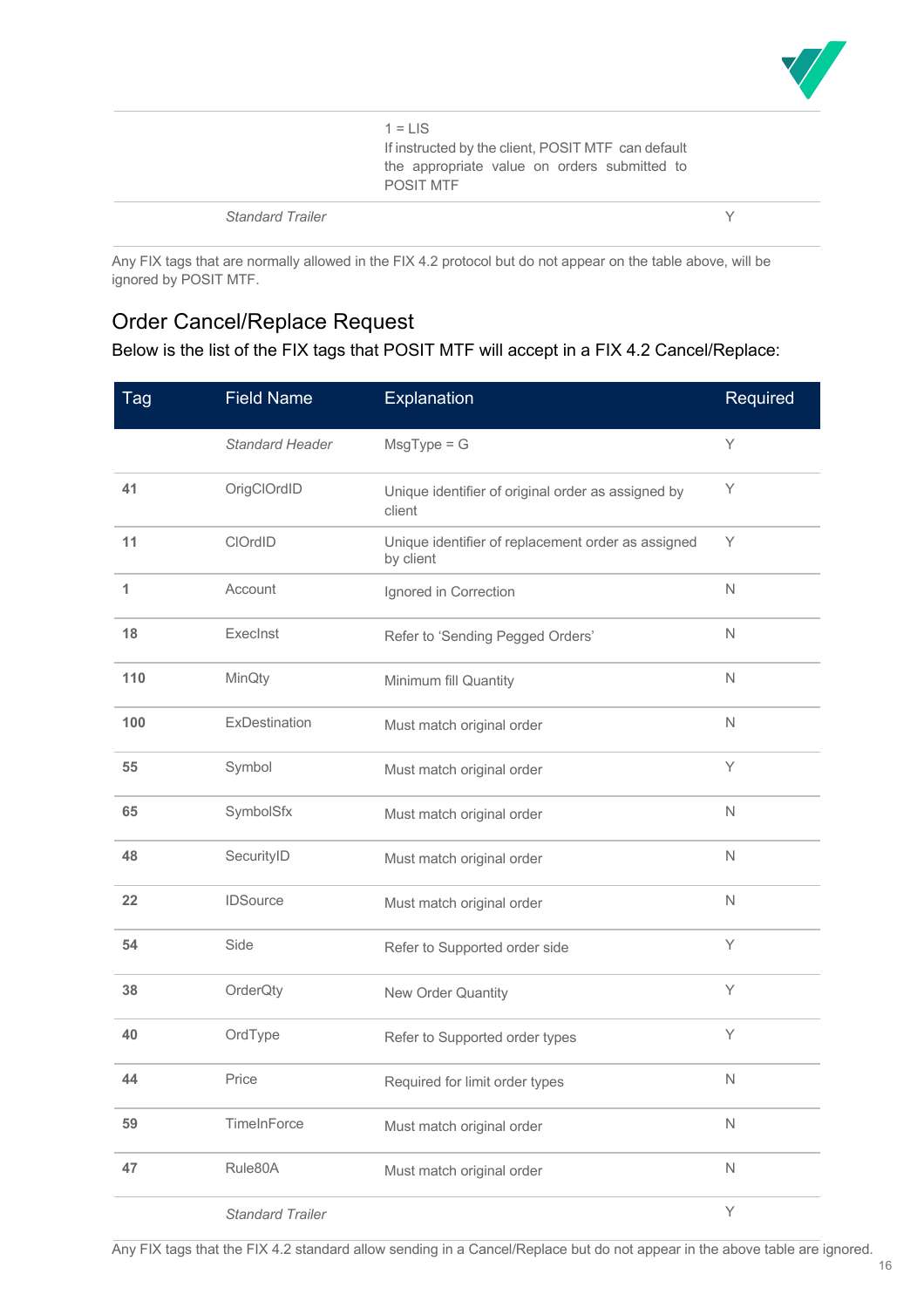

## Order Cancel Request

| Tag | <b>Field Name</b>       | Explanation                                                                       | Required     |
|-----|-------------------------|-----------------------------------------------------------------------------------|--------------|
|     | <b>Standard Header</b>  | $MsgType = F$                                                                     | Y            |
| 41  | OrigClOrdID             | Unique ID of original order as assigned by client                                 | Υ            |
| 11  | <b>CIOrdID</b>          | Unique ID of cancel request as assigned by the<br>client                          | Y            |
| 60  | TransactTime            | Time this order request was initiated/released by<br>the trader or trading system | Y            |
| 55  | Symbol                  | Up to 8 characters in Symbol.SymbolSfx                                            | Y            |
| 65  | SymbolSfx               | Up to 8 characters in Symbol.SymbolSfx                                            | N            |
| 48  | SecurityID              | Ignored                                                                           | N            |
| 22  | <b>IDSource</b>         | Ignored                                                                           | N            |
| 54  | Side                    | Refer to 'Supported Order Side'                                                   | Y            |
| 38  | OrderQty                | Original OrderQty for CxlType=F                                                   | Y            |
| 58  | Text                    | Ignored                                                                           | $\mathsf{N}$ |
|     | <b>Standard Trailer</b> |                                                                                   | Y            |

## Trade (DK)

| Tag | <b>Field Name</b> | Explanation                                                                                                                                                                                     | Required |
|-----|-------------------|-------------------------------------------------------------------------------------------------------------------------------------------------------------------------------------------------|----------|
|     | Standard Header   | $MsgType = Q$                                                                                                                                                                                   | Υ        |
| 37  | OrderID           | Unique identifier for Order as assigned by<br>broker. Uniqueness must be guaranteed within a<br>single trading day                                                                              | Υ        |
| 17  | ExecID            | Unique identifier of execution message as<br>assigned by broker. Uniqueness must be<br>guaranteed within a single trading day                                                                   | Υ        |
| 127 | <b>DKReason</b>   | Reason for execution rejection.<br>Valid values:<br>$A =$ Unknown symbol, $B =$ Wrong side,<br>$C =$ Quantity exceeds order, $D =$ No matching order,<br>$E$ = Price exceeds limit, $Z$ = Other | Υ        |
| 55  | Symbol            | Up to 8 characters                                                                                                                                                                              | Υ        |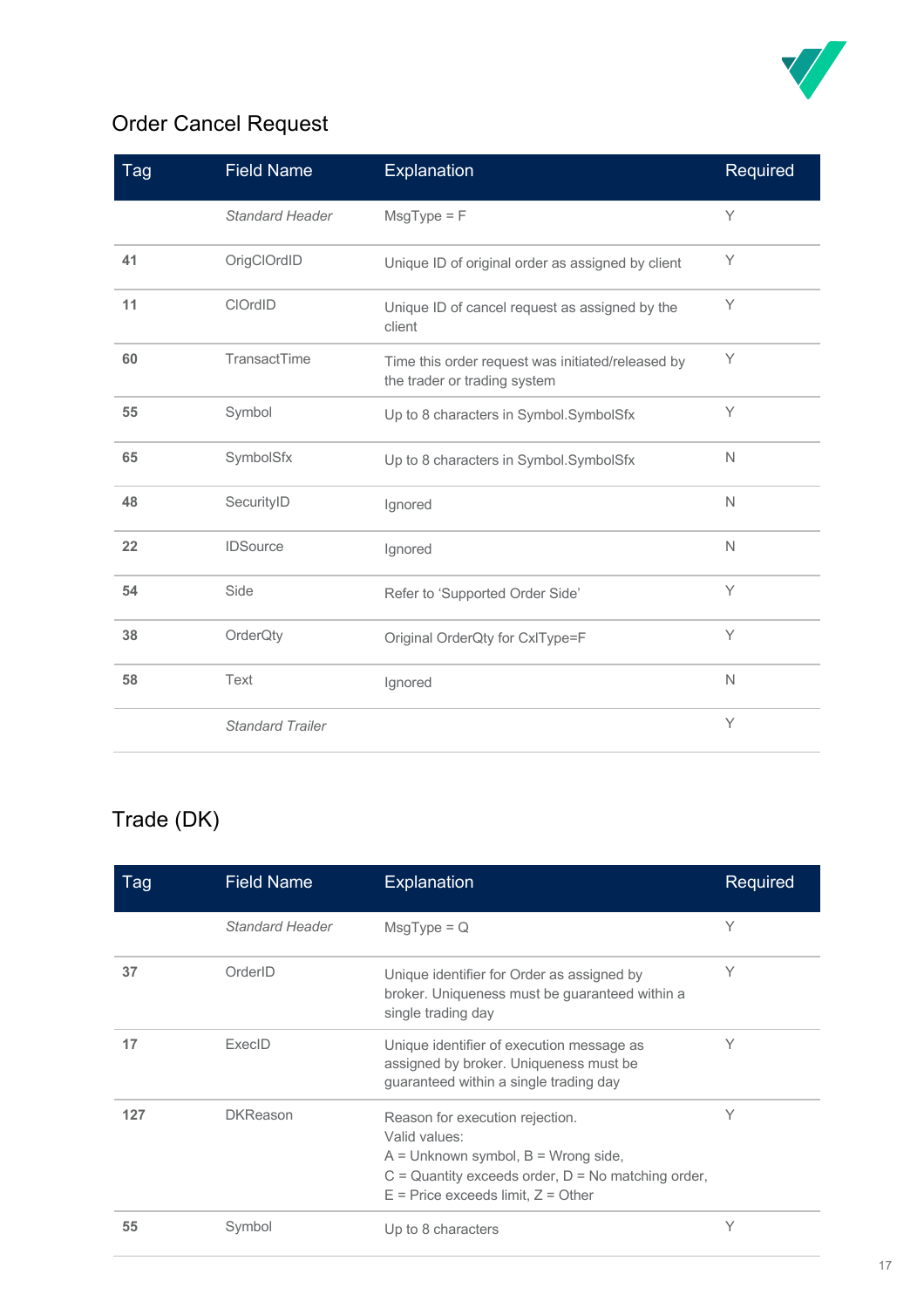

| 54 | Side                    | Order Side                                         | Υ |
|----|-------------------------|----------------------------------------------------|---|
| 38 | OrderQty                | Number of shares ordered                           | Υ |
| 32 | LastShares              | Quantity of shares bought/sold on this (last) fill | N |
| 31 | LastPx                  | Price of this (last) fill                          | N |
| 58 | Text                    | Description of reason for the DK                   | N |
|    | <b>Standard Trailer</b> |                                                    | Υ |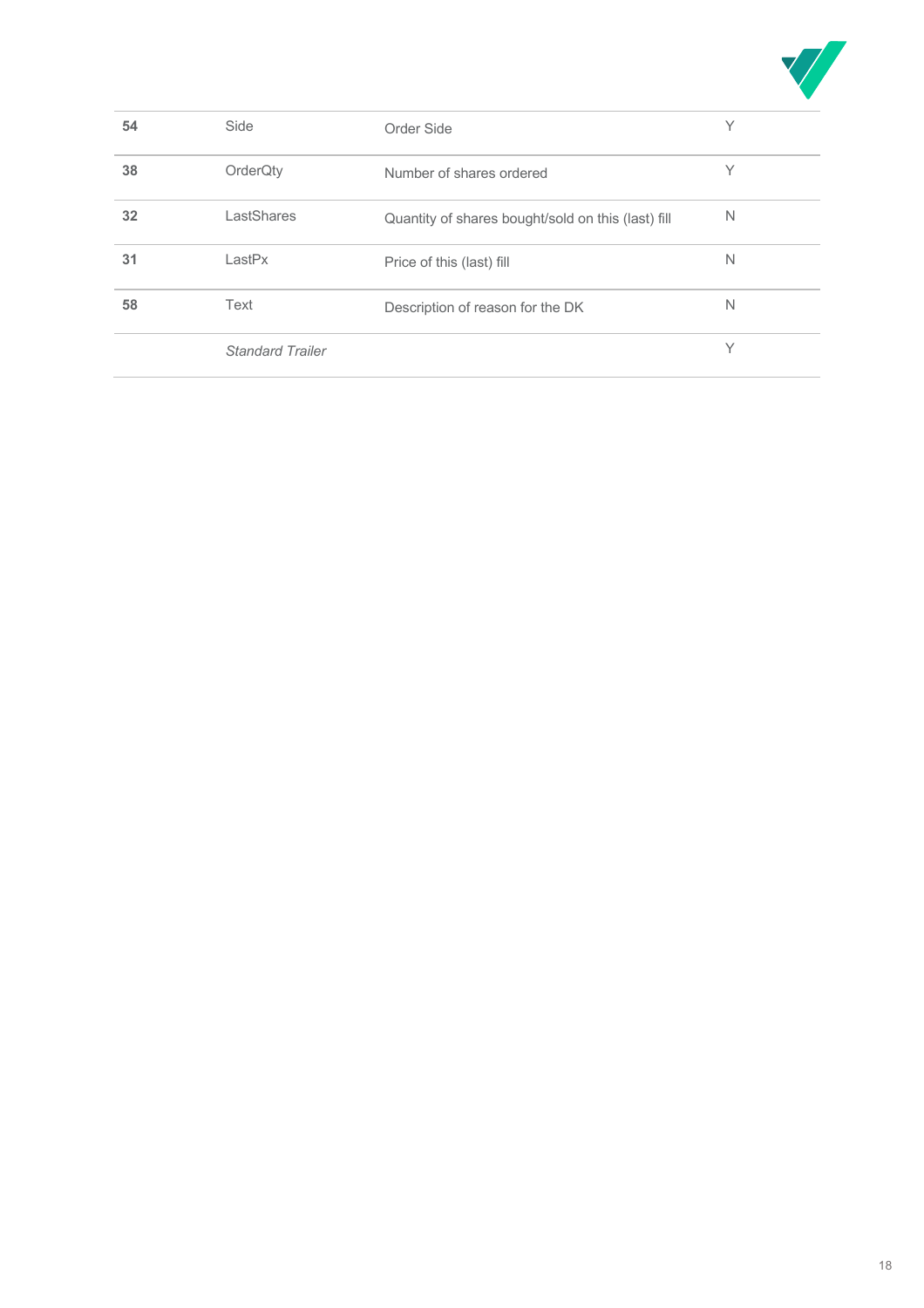

## Order Status Request

| Tag | <b>Field Name</b>       | <b>Explanation</b>                              | Required |
|-----|-------------------------|-------------------------------------------------|----------|
|     | <b>Standard Header</b>  | $MsgType = H$                                   | Υ        |
| 37  | OrderID                 | Ignored                                         | N        |
| 11  | <b>CIOrdID</b>          | Original ID of the order sent by client         | Υ        |
| 55  | Symbol                  | Up to 8 characters in Symbol.SymbolSfx          | Υ        |
| 65  | SymbolSfx               | Up to 8 characters in Symbol.SymbolSfx          | N        |
| 54  | Side                    | Order Side for original order sent with ClOrdID | Y        |
|     | <b>Standard Trailer</b> |                                                 | Υ        |

## Execution Report

Below is the list of FIX tags that POSIT MTF will send in a FIX 4.2 Execution Report:

| Tag | <b>Field Name</b>      | Explanation                                                                                                | Required     |
|-----|------------------------|------------------------------------------------------------------------------------------------------------|--------------|
|     | <b>Standard Header</b> | $MsgType = 8$                                                                                              | Y            |
| 37  | OrderID                | This is an POSIT MTF -assigned value                                                                       | Y            |
| 11  | <b>CIOrdID</b>         | As sent by the client                                                                                      | $\mathsf{N}$ |
| 41  | OrigClOrdID            | Sent when responding to a Cancel or<br>Cancel/Replace request, containing<br>ClOrdID of the previous order | N            |
| 17  | ExecID                 | Unique Execution Report ID                                                                                 | Υ            |
| 20  | ExecTransType          | $0 =$ New<br>1=Amendment<br>2=Cancel                                                                       | Y            |
| 19  | ExecRefID              | Reference Identifier used when<br>ExecTransType = 1 and 2                                                  | $\mathsf{N}$ |
| 39  | <b>OrdStatus</b>       | Refer to 'Supported Order Status'                                                                          | Υ            |
| 103 | OrdRejReason           | Refer to 'Supported Order Reject<br>Reason'                                                                | $\mathbb N$  |
| 1   | Account                | Contains the account in the original<br>order                                                              | N            |
| 55  | Symbol                 | Refer to Symbology                                                                                         | Υ            |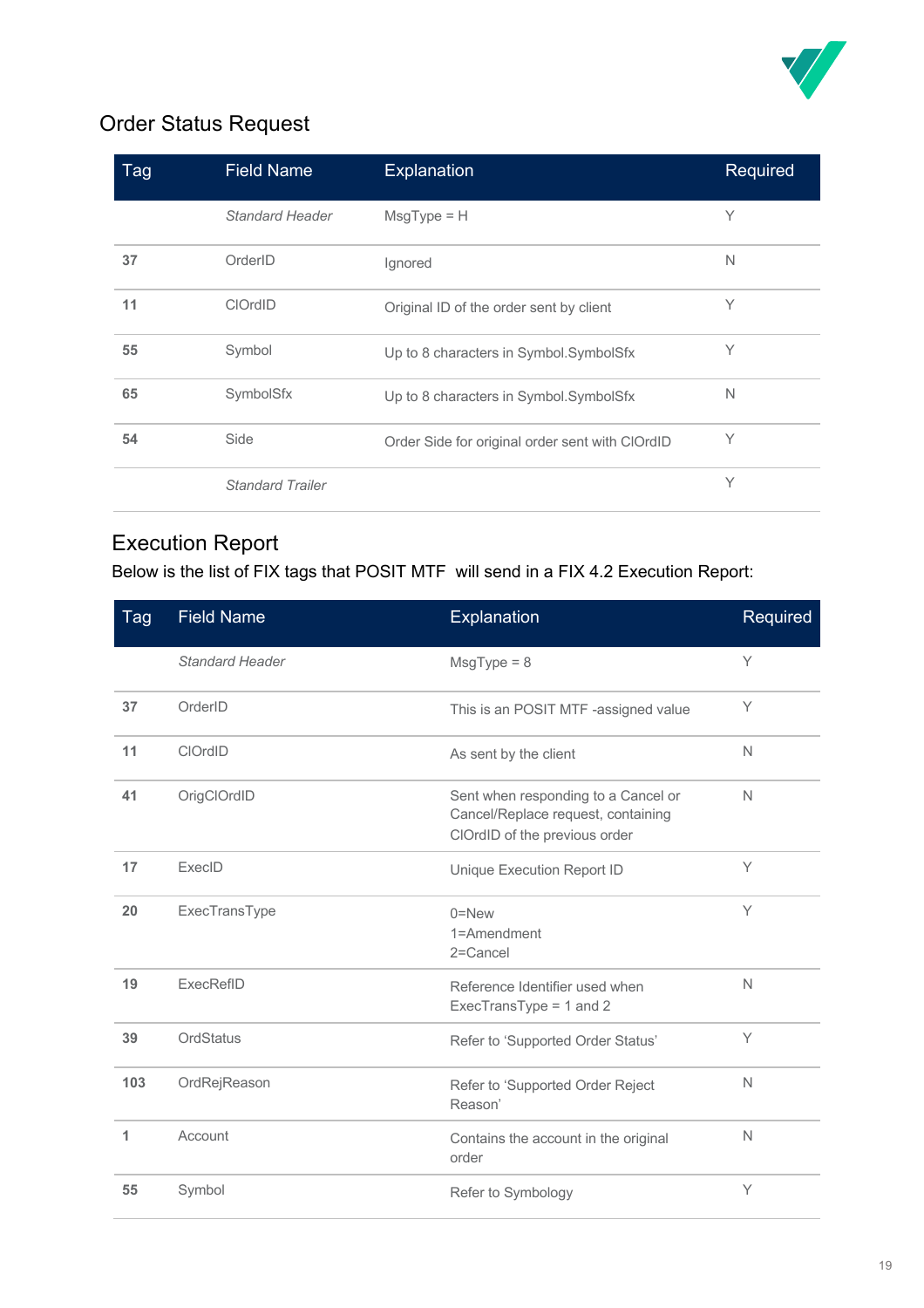

| 65  | SymbolSfx             | Refer to Symbology                                                                                             | N |
|-----|-----------------------|----------------------------------------------------------------------------------------------------------------|---|
| 48  | SecurityID            | If sent by the client in the original<br>order, the same value will be returned in<br><b>Execution Reports</b> | N |
| 22  | <b>IDSource</b>       | If sent by the client in the original order,<br>the same value will be returned in<br><b>Execution Reports</b> | N |
| 54  | Side                  | Refer to 'Supported Order Sides'                                                                               | Y |
| 38  | OrderQty              | Number of shares ordered                                                                                       | Υ |
| 40  | OrdType               | Refer to 'Supported Order Types'                                                                               | N |
| 44  | Price                 | Buy or Sell limit price                                                                                        | N |
| 59  | TimeInForce           | Refer to 'Supported Time in Force'                                                                             | N |
| 126 | <b>ExpireTime</b>     | Returned if set by the client in the New<br>Order                                                              | Ν |
| 18  | ExecInst              | Returned if supported and set by the<br>client's New Order                                                     | N |
| 528 | OrderCapacity         | Can be optionally returned on executions                                                                       | N |
| 32  | LastShares            | Quantity of shares bought/sold on this<br>(last) fill                                                          | Y |
| 31  | LastPx                | Price of this (last) fill                                                                                      | Y |
| 30  | LastMkt               | TBD = POSIT Dark<br>TBD= POSIT AUCTION                                                                         | Υ |
| 851 | LastLiquidityInd      |                                                                                                                | Y |
| 14  | CumQty                | Total number of shares executed so far                                                                         | Υ |
| 6   | AvgPx                 | Available average price after multiple<br>executions on a particular order                                     | Υ |
| 60  | TransactTime          | Sent in Reports<br>Time of execution (GMT)                                                                     | N |
| 150 | ExecType              | Displays the specific Execution Report                                                                         | Υ |
| 151 | LeavesQty             | Open shares                                                                                                    | Y |
| 58  | Text                  | Free format text string. Used mainly to<br>indicate rejection reason when OrdStatus<br>$= 8$ (rejected)        | N |
| 378 | ExecRestatementReason | Set for unsolicited cancels or<br>unsolicited order size modifications                                         | N |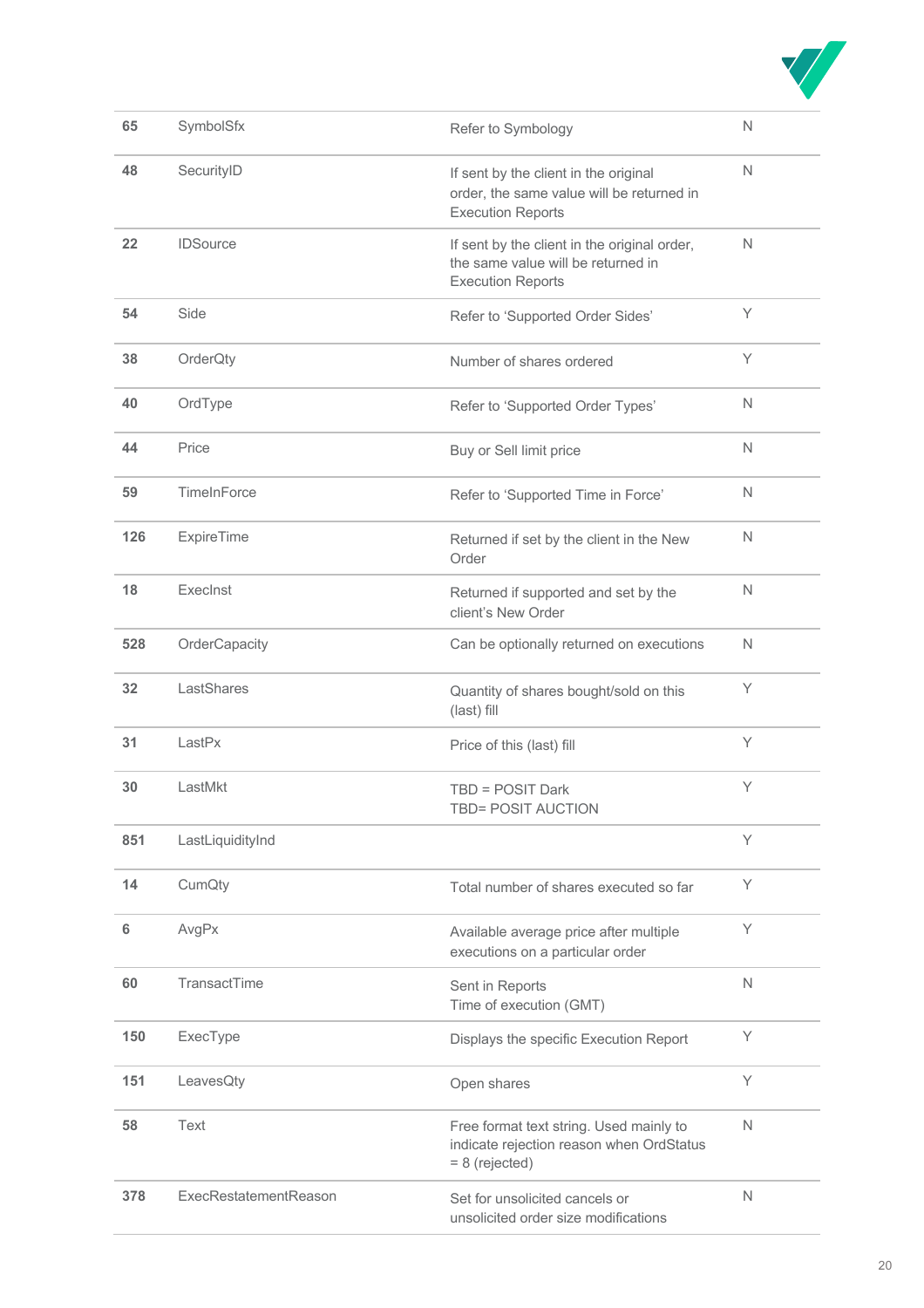

| 110   | <b>MinQty</b>                 | Minimum fill quantity                                                | N |
|-------|-------------------------------|----------------------------------------------------------------------|---|
| 8013  | WaiverFlag                    | Sent on POSIT Equities dark segment fills<br>where applicable 3=RFPT | N |
| 8016  | TradingVenueRegulatoryTradeID | Sent on all fills                                                    | Υ |
| 2524  | TradeReportIndicator          | 1=Trade will be reported by trading<br>venue as an on book trade     | N |
| 20073 | TransactionReportingVenue     | $XOFF - execution$ will be transaction<br>reported                   | N |
| 20001 | <b>BrokerLEL</b>              | Not sent by default<br>213800EEC95PRUCEUP63                          | N |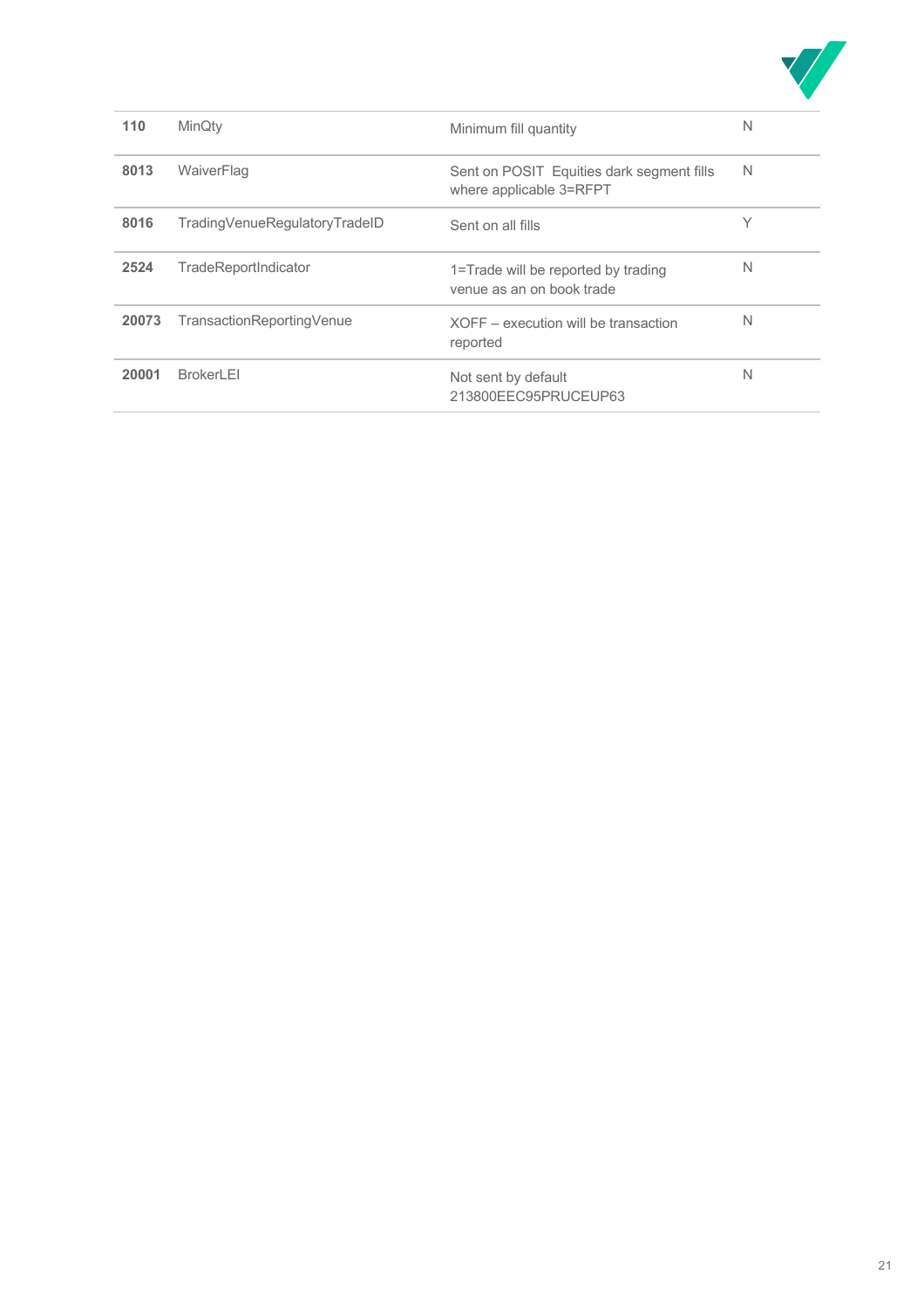

## Cancel Reject

| Tag | <b>Field Name</b>       | Explanation                                                                                                                                                                                                | Required     |
|-----|-------------------------|------------------------------------------------------------------------------------------------------------------------------------------------------------------------------------------------------------|--------------|
|     | <b>Standard Header</b>  | $MsgType = 9$                                                                                                                                                                                              | Y            |
| 37  | OrderID                 | POSIT MTF assigned number for order with<br>ClOrdID or 0 if the order was never received                                                                                                                   | Y            |
| 11  | <b>CIOrdID</b>          | Unique order ID assigned by client to the cancel<br>request or to the replacement order                                                                                                                    | Υ            |
| 41  | OrigClOrdID             | ClOrdID of the previous order as assigned by<br>the client, used to identify the previous order in<br>cancel and cancel/replace requests                                                                   | Υ            |
| 39  | OrdStatus               | The current status of the order                                                                                                                                                                            | Υ            |
| 102 | CxlRejReason            | Code to identify reason for cancel rejection<br>Valid values:<br>$0 =$ Too late to cance, $11 =$ Unknown order,<br>$2$ = Broker Option, $3$ = Order already in<br>Pending Cancel or Pending Replace status | N            |
| 434 | CxlRejResponseTo        | Identifies the type of request that a Cancel<br>Reject is in response to<br>Valid values:<br>1 = Order Cancel Request, 2 = Order<br><b>Cancel/Replace Request</b>                                          | Υ            |
| 58  | Text                    | Not used                                                                                                                                                                                                   | $\mathsf{N}$ |
|     | <b>Standard Trailer</b> |                                                                                                                                                                                                            | Υ            |

#### For any queries, please email or call us at: itge-clientonboarding@virtu.com | +44.20.7670.4000

<sup>© 2020</sup> Virtu Financial, Inc. All rights reserved. Not to be reproduced or retransmitted without permission. ITG, POSIT and POSIT Alert are<br>registered trademarks of the Virtu Financial companies. Securities products and ser Financial Inc. In the U.S., Virtu ITG LLC or Virtu Americas LLC, both FINRA and SIPC members; in Canada, Virtu ITG Canada Corp., member Canadian Investor Protection Fund ("CIPF") and Investment Industry Regulatory Organization of Canada ("IIROC"), MATCHNow® is a product offering of TriAct Canada Marketplace LP ("TriAct"), member CIPF and IIROC. TriAct is a wholly owned subsidiary of Virtu ITG Canada Corp.; in Europe, Investment Technology Group Limited, registered in Ireland No. 283940 ("ITGL") (the registered office of ITGL is Block A, 1 Georges Quay, Dublin 2, Ireland). ITGL is authorized and regulated by the Central Bank of Ireland; and also by Virtu Financial Ireland Limited, registered in Ireland No. 471719 ("VFIL"). VFIL's registered office is Whitaker Court, Whitaker Square, Third Floor, Block C, Sir John Rogerson's Quay, Dublin 2, Ireland. VFIL is authorised and regulated by the Central Bank of Ireland; in Asia, Virtu ITG Hong Kong Limited (SFC License No. AHD810), Virtu ITG Singapore Pte Limited (CMS License No. 100138-1), and Virtu ITG Australia Limited (AFS License No. 219582).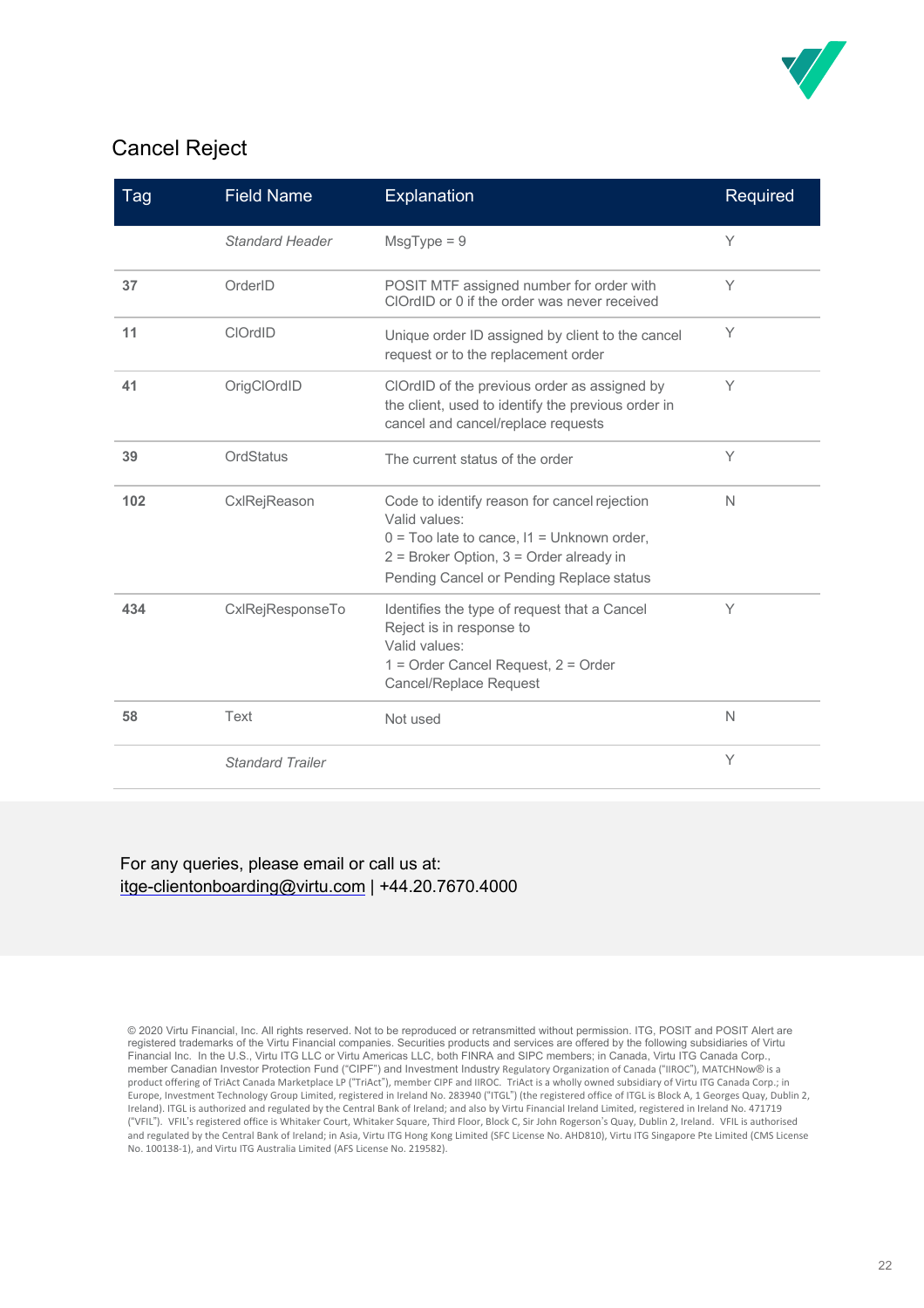# 8.Appendix A



## Upload Process for Short to Long Code Mappings for POSIT MTF **Participants**

Order Record Keeping requirements under RTS 24 require venues to collect additional information related to orders such as LEIs (Legal Entity Identifiers) and Investment/Execution Decision Maker IDs which may represent individuals or algorithm IDs.

In line with other MiFID II/EEA venues, POSIT MTF will support participants sending this information as integer short codes on their FIX order messages.

A secure ftp upload service to allow participants to provide their identifier mappings can be accessed via sftp://sftp.idmgmt.virtu.com.

Any personal information will be held in strict confidence and not disclosed to third parties, other than to our regulator upon request. By providing your identifier mappings via the secure ftp upload service you confirm that you have complied with your obligations under applicable data protection legislation in processing this information, including obtaining valid consent from data subjects, where appropriate.

To obtain a sftp login, please email itge-clientonboarding@virtu.com.

Via ftp, participants can

- Register and delete mappings
	- o Bulk csv file upload via Secure FTP (SFTP)
- Obtain success/failure feedback on uploads
	- $\circ$  CSV file to indicate whether records were successfully uploaded or not. A feedback file will be provided to the participant. The additional success field per record will indicate if the upload was successful. If not, the reason will be provided as to why the upload failed.
- Download a full list of registered short codes
	- o Download CSV containing the registered short codes. *Long codes cannot be downloaded.*
- Download a list of short codes with missing long codes
	- o Download CSV with list of the short codes mapping missing for the day

Note: short codes must be unique within an identifier code type.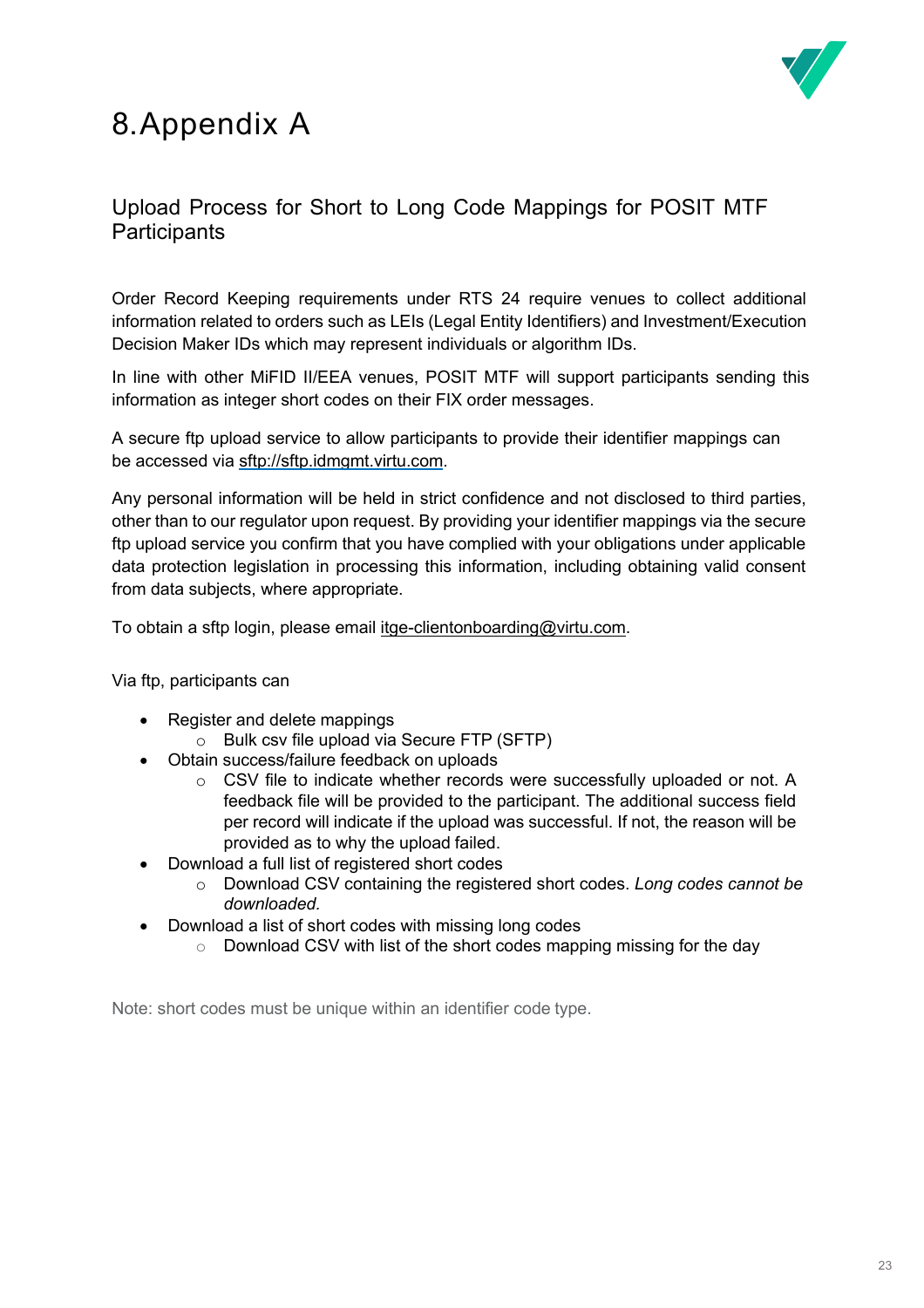

## Identifier Registration

#### **1.1File Name and Location**

#### Identifier file name should follow the following format: **/upload/XXXX\_identifiers\_YYYYMMDD\_NNNN.csv**

Where XXXX is the client identifier and NNNN is the file sequence number for the day in case of amendments. Entries in the file are processed separately.

#### **1.2 File Format**

#### CSV file should contain a header and follow these fields in order:

| <b>Field</b>      | Type                      | <b>Description</b>                                          |
|-------------------|---------------------------|-------------------------------------------------------------|
| Short code        | $Int (4 - 4,294,967,295)$ | Virtu Short code                                            |
| Long code         | 50 chars string           | Algorithm Id/ LEI / etc.                                    |
| <b>Type</b>       | String                    | See 3.1.2.1                                                 |
| <b>Start date</b> | ISO Date (YYYY- MM-DD)    | Initial date the entry is valid from                        |
| <b>End Date</b>   | <b>ISO Date</b>           | Empty if entry still<br>active, end data if no longer valid |

#### **1.3 Identification Code Types**

| Code                                 | Value       |
|--------------------------------------|-------------|
| <b>Client-Person</b>                 | National Id |
| <b>Client-Entity</b>                 | LEI         |
| <b>InvestorDecisionMaker-Person</b>  | National Id |
| InvestorDecisionMaker-Algo           | Algo Id     |
| <b>ExecutionDecisionMaker-Person</b> | National Id |
| <b>ExecutionDecisionMaker-Algo</b>   | Algo Id     |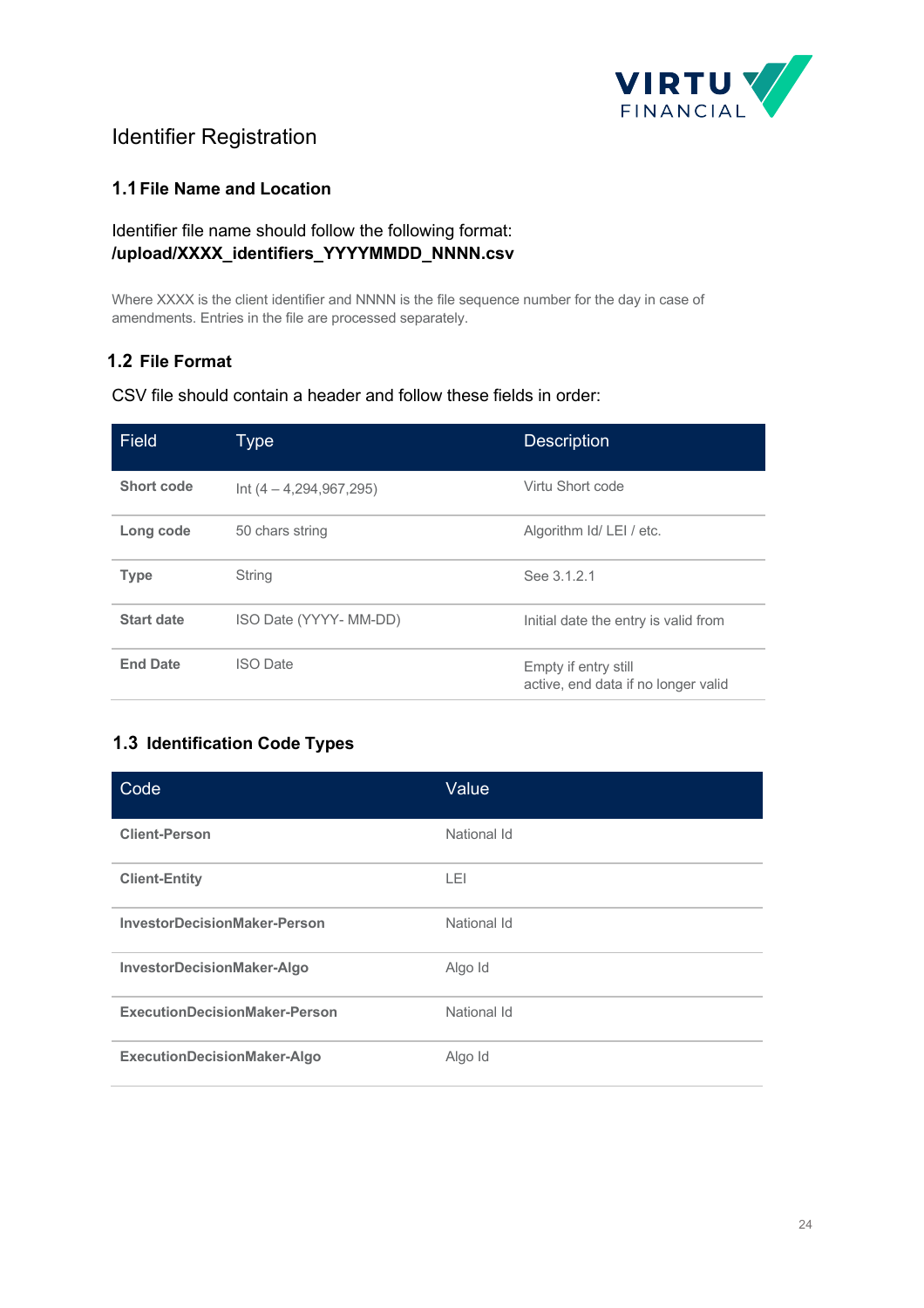

#### Sample Registration File

shortCode,longCode,codeType,fromDate,toDate 1234,AABBCCDD99,Client-Person,2017-01-01, 4678,LEI9LER9LEI,Client-Entity,2017-01-01,2017-09-08 9101,3216549327891,InvestorDecisionMaker-Algo,2017-05-01

#### **1.4Feedback file**

After upload, a feedback csv file with the registrant results will be available to download at: **/download/XXXX\_feedback\_YYYYMMDD\_NNNN.csv**

Sample feedback file

shortCode,longCode,codeType,fromDate,toDate,Success

1234,\*\*\*\*\*\*,Client-Person,2017-01-01,Y

4678, \*\*\*\*\*\*,Client-Entity,2017-01-01,2017-19-08, N- Invalid Date 9101,

\*\*\*\*\*\*,InvestorDecisionMaker-Algo,2017-05-01,Y

7419, \*\*\*\*\*\*,InvestorDecisionMaker,2017-05-01,N – Unknown code type

### Identifier Listing

#### **1.5File name and Location**

Download a list of all registered short codes. Long codes will be hashed. File name and format will be: **/download/XXXX\_identifiersList\_YYYYMMDD\_NNNN.csv**

Sample File

shortCode,longCode,codeType,fromDate,toDate

1234,\*\*\*\*\*\*,Client-Person,2017-01-01,

4678, \*\*\*\*\*\*,Client-Entity,2017-01-01,2017-09-08

9101, \*\*\*\*\*\*,InvestorDecisionMaker-Algo,2017-05-01